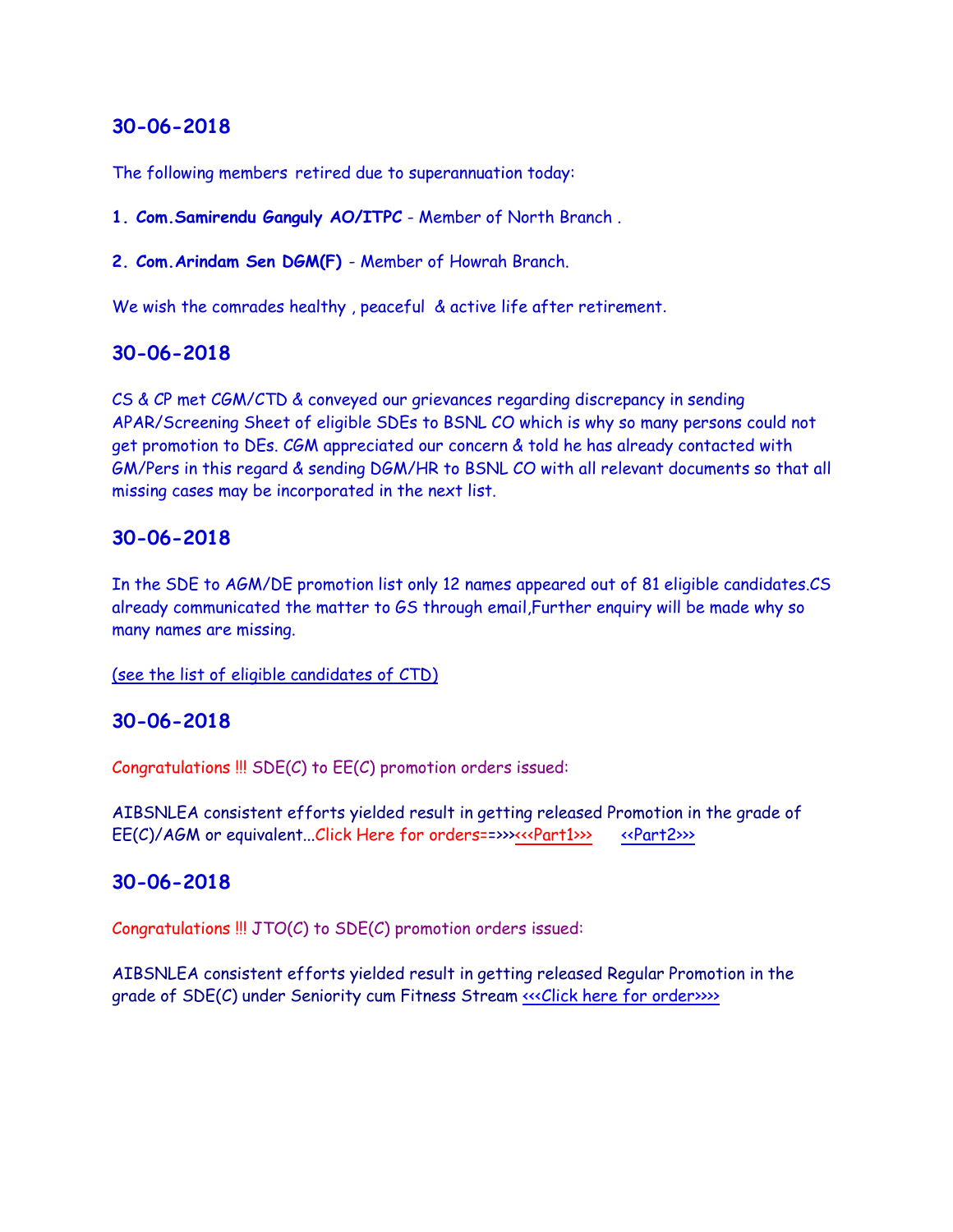AIBSNLEA Vision and Positive approach benefited thousands of Executives by promotion through CPCs: AIBSNLEA since beginning was trying to get filled up all the vacant Group-'B' and Group-'A' (STS) equivalent posts and simultaneously persuaded for the implementation of CPSU Cadre Hierarchy since Feb-2011. AIBSNLEA was demanding CPSU Cadre Hierarchy implementation in the form of "Non Post Based time bound functional promotions upto the level of SG-JAG level and post based promotions after SAG level and above. Accordingly a Joint Committee headed by the then PGM(FP) Sh. S.R. Kapoor was constituted wherein AIBSNLEA, SNEA & AIGETOA were the participants but the Committee could not reach the unanimity and Mr. S.R. Kapoor retired. Then Sh. N.K. Narang, the then PGM(SR) headed the Committee but this Committee also failed to submitted the report. Thereafter, our CMD BSNL Sh. Anupam Shrivastava ji intervene in the matter and a new Committee headed by the then ED(NB) Sh. M.A. Khan was constituted having the GM(Estt.), GM(EF), Jt. GM(Pers.) official side members and Association side AIBSNLEA, SNEA and AIGETOA as the members. This Committee after number of marathon meetings submitted the report in Sept-2016 but the report was not liked by the then PGM(Pers.) and he kept it pending. Again we took up the matter with CMD/Director(HR) BSNL and after their intervention PGM(Pers.) redrafted the CPSU Cadre Hierarchy in discussion with so called majority Associations and gave presentation to CMD/Director(HR) BSNL wherein he limited the functional promotions upto Sr. SDE level only, the bench marks were made stringent and Jt. DGM designation to E-5 grade to AGMs was not considered. AIBSNLEA immediately protested against such dilution of Khan Committee report and demanded immediately to take the views of AIBSNLEA also as 2nd majority Association. Management Committee of BSNL Board immediately directed PGM(Pers.) to take the views of AIBSNLEA also after discussions PGM(Pers.) hold discussions with AIBSNLEA and incorporated some suggestions viz. functional promotion upto AGM Level, Jt. DGM designation in E-5 scale and numerical benchmarks for promotion to avoid heavy droppings etc. The cutoff date from last CPC or year of recruitment, eligibility SDE/AO to DE/CAO was not considered 7 years instead of 12 years and the cutoff date was decided 01.01.2017. This revised CPSU Cadre Hierarchy proposal was considered by the Management Committee of BSNL Board but the BSNL Board approached the CPSU Cadre Hierarchy on prospective dated which created problem that seniors was not getting any benefit of CPSU Cadre Hierarchy rather were being put in loss. In view of this, AIBSNLEA impressed upon the management for the filling up of all the vacant Group-'B' and Group-A' (STS) level posts immediately before the implementation of CPSU Cadre Hierarchy. AIBSNLEA concern was appreciated by the management and they started the process of CPCs immediately. In the first phase management Committee allowed Pers. Cell to conduct the CPCs in accordance with the promotions being made by other ministries. Meanwhile Hon'ble Supreme Court delivered the judgment on SC/ST roster implementation in promotions and accordingly BSNL Management immediately issued 1987JTO to SDE(T) LDCE quota promotions and 3000 JTO to SDE(T) SCF quota promotions. AIBSNLEA continued its efforts to get conducted CPCs in all disciplines which resulted 2227 JAO to AO promotions, 3450 SDE(T) to DE Promotions, JTO(TF) to SDE(TF) and SDE(TF to AGM(TF) promotions, SDE(E) to EE(E) and JTO(C) to SDE(C) promotions. Now efforts are being made to get CPCs conducted from AO to CAO, JTO(T) to SDE(T) to fill up all the vacant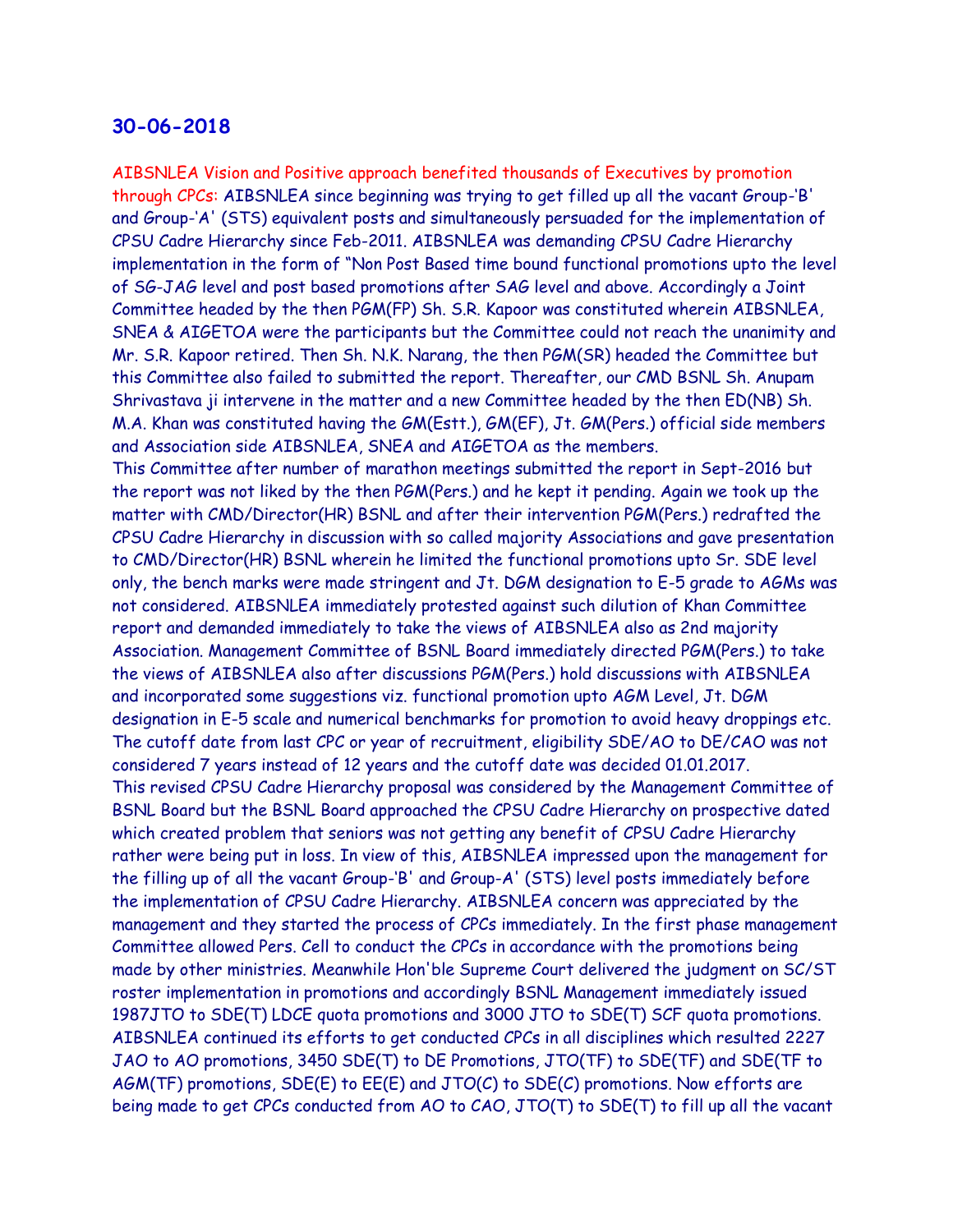posts. The promotion orders from JTO(E) to SDE(E) and SDE(C) to EE(C) are expected shortly.

All the above promotion orders have been issued and are being issued with the untiring and dedicated efforts of AIBSNLEA. Some vested interests tried to block the CPCs but failed. AIBSNLEA always demanded CPSU Cadre hierarchy on the basis of Khan Committee report to benefit the executives in true sense/sprit.

AIBSNLEA congratulated all the executives got promoted and now getting promoted. History has been created in BSNL.

AIBSNLEA is extremely thankful to CMD, BSNL, Direrctor(HR), Director(CM), Director(CFA/EB), CGM(Legal), GM(Pers.), GM(Estt.), Jt. GM(Pers.), GM(SR) and the concerned officers of Pers. Cell, who involved in the process of CPCs and completed successfully by their Hard Work within the assigned dead line.

# **30-06-2018**

**A Report on the Meeting of Central Office Bearers, Advisors, Consultants and Circle Secretaries held on 28.6.2018 and 29.6.2018.**

**A meeting of the Central Office Bearers, Advisors, Consultants, and Circle Secretaries was held at Hotel Grand Southern, Karol Bag, New Delhi. Com. Shivakumar, President welcomed one and all. He mentioned in his address that the meeting is called in a crucial juncture and will have to discuss many important issues in the meeting and requested all to actively participate in the deliberations.**

**After self-introduction, Agenda items were presented and the agenda items were passed unanimously.**

**Com. Prahlad Rai, General Secretary has submitted the report on the activities. He has briefed about the difficulties faced after the membership verification due to the anti-activities of the majority association in support with few of the officers in the corporate office. He also mentioned about the support he received from the top level management and how AIBSNLEA over came from such situation.**

**GS also expressed about the activities of CPSU CH, activities of the anti-executive Majority Association on the CPSU CH, intervention of the AIBSNLEA on the CPSU CH and its present status. He appreciated the support of CMD, BSNL and Director (HR) during the time of crisis after the membership verification, subsequent realization of the management that recognizing only one association as Majority Association will not be in the larger interest of the executives and BSNL at a large.**

**GS also brief about the status of the Court Case at Allahabad High Court regarding the Recognition Rules. GS requested all the Circle Secretaries to brief about the activities taken by respective circles to increase the membership after membership verification.**

**GS further informed that AIBSNLEA is lacking in marketing. All the achievements of the AIBSNLEA are marketed by Majority Association, as their own achievement. He requested all to counter the false claim of the Majority Association and propagate the efforts and achievement of the AIBSNLEA which will help in increasing its membership.** 

**Circle-wise membership position was discussed in detail along with the action plan to increase the membership. Circle Secretaries present in the meeting has submitted the report on the performance of**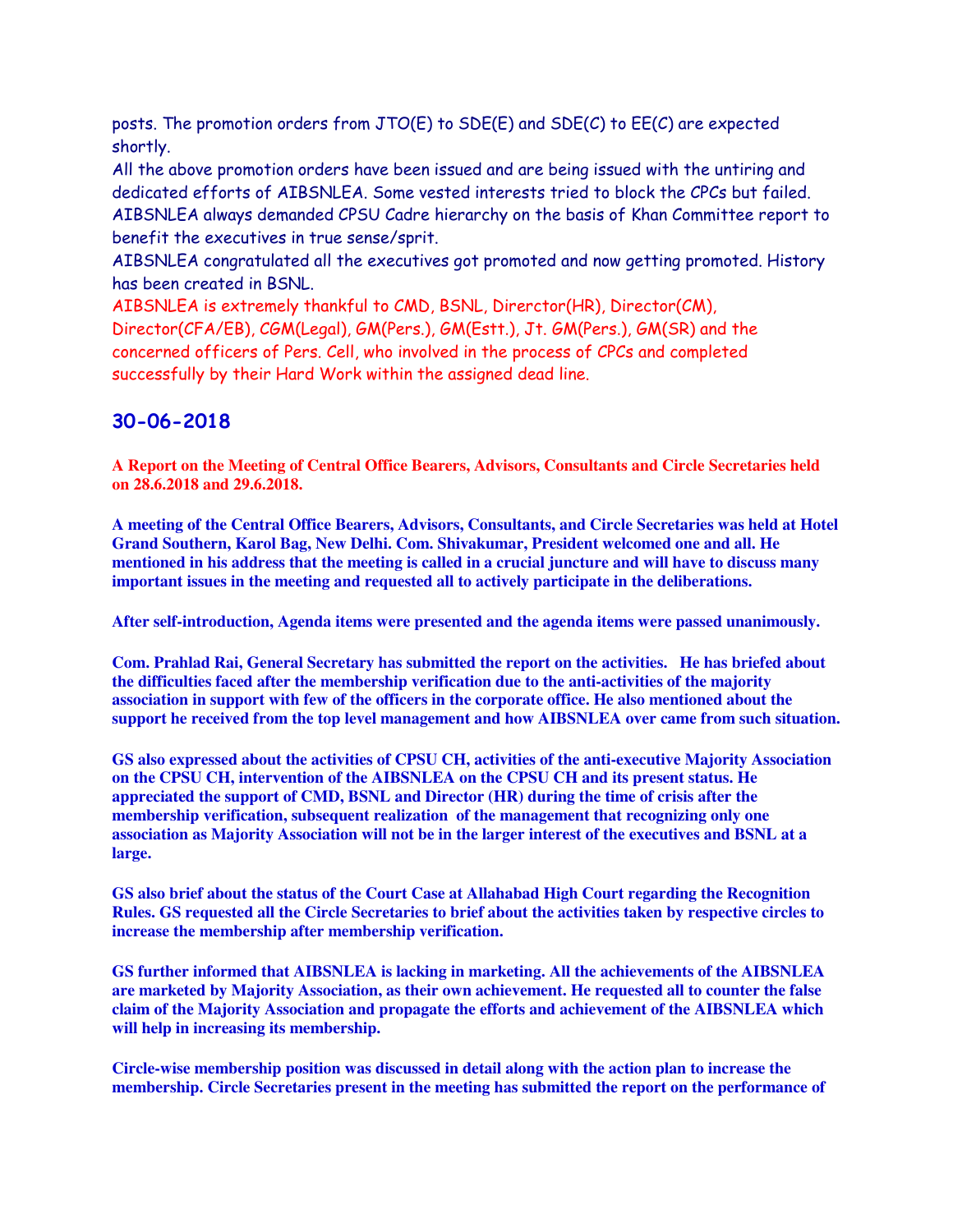**the circles. Organising Secretaries has presented the report of the Circles under their jurisdiction. All the AGSs, Advisors and Consultants also submitted their reports.**

**GS while summing up has mentioned that details of the membership are now available with the CHQ. Wherever there are no branches, Circles will have to take action to form branches at all SSAs. He also mentioned that next referendum will have to be faced by AIBSNLEA alone. All the Circle those not conducted the Circle conference should the Circle Conference before the ensuing CWC at Dehradun. He requested OS (North) to extend full support to UP (E) and support the ACS who is holding the charge of CS. The organizational situation of Gujarat Circle was discussed in details. The body has authorized Com. B S Reddy and Com. Rajpal to visit Gujarat Circle and settle the issue within 15 days.**

**GS further informed that before the CWC at Dehradun, all the Circle Secretaries will have to update the circle websites. CHQ Website should be regularly updated by Com. Bhagwan Singh. GS informed that the he will ensure that the CPSU CH is made applicable to PA PS Cadre and change of cadre controlling authority from Director (HR) to CGM will also be taken up along with pending cases of holding of CPCs of PA to PS promotion case of stenos drawing the pay scale of Executives under ACP scheme.**

**He has mentioned that many of the consultants are regularly contacting the GS and guide the CHQ from time to time. GS condemned the criticizing of consultants in whatsapp and requested to not repeat such activities by the leaders. It was decided that the Admin of the whatsapp group should issue instructions that it is only for exchanging the information and not to be used for criticism.** 

**The meeting congratulated the Raj Bhasha Adhikari for their promotion orders from E1-E2 pay scale, due to the efforts of AIBSNLEA.**

**Welfare Scheme: Details of the scheme will have to be displayed in the CHQ website. Separate account will have to be opened for the welfare scheme.**

**CPSU CADRE HIERARCHY: After lot of discussions and deliberations, it was decided that Association will continue its efforts for the filling up teh vacant Group-'B' and Group-'A' STS level equivalent posts before implementation of CPSU Cadre hierarchy. AIBSNLEA will ensure true implementation of CPSU Cadre Hierarchy after its notification.**

**GS briefed about the status of 3 PRC, efforts taken, reply received from DoT and about the various meetings in various departments of DPE, DoT, BSNL, MoC, etc. He informed the present status and mentioned that the reply for the DoT query is being made by GM SR and the details of the discussions taken in the All India Unions and Associations.**

**He has also mentioned about the details of the anti AIBSNLEA activities taken by the GS SNEA and the letter written by GS SNEA against the continuance of the GS AIBSNLEA in office after the retirement. President and GS mentioned about the displeasure of AIBSNLEA on the anti-AIBSNLEA activities of GS SNEA and the reaction of the GS BSNLEU on the action of GS SNEA. He also briefed about the assurance of GS BSNLEU in settling the issue with GS SNEA.**

**After lot of discussions and deliberations, it was decided to continue and lead the All Unions and Associations forum for the implementation of the 3 PRC for the largest interest of the executives and non-executives of BSNL keeping away difference of opinion with the GS SNEA.**

**GS briefed in detail about the actions taken by the Association in order to pursue the management to hold CPCs before implementation of the CPSU CH, in order to extend maximum benefit to the**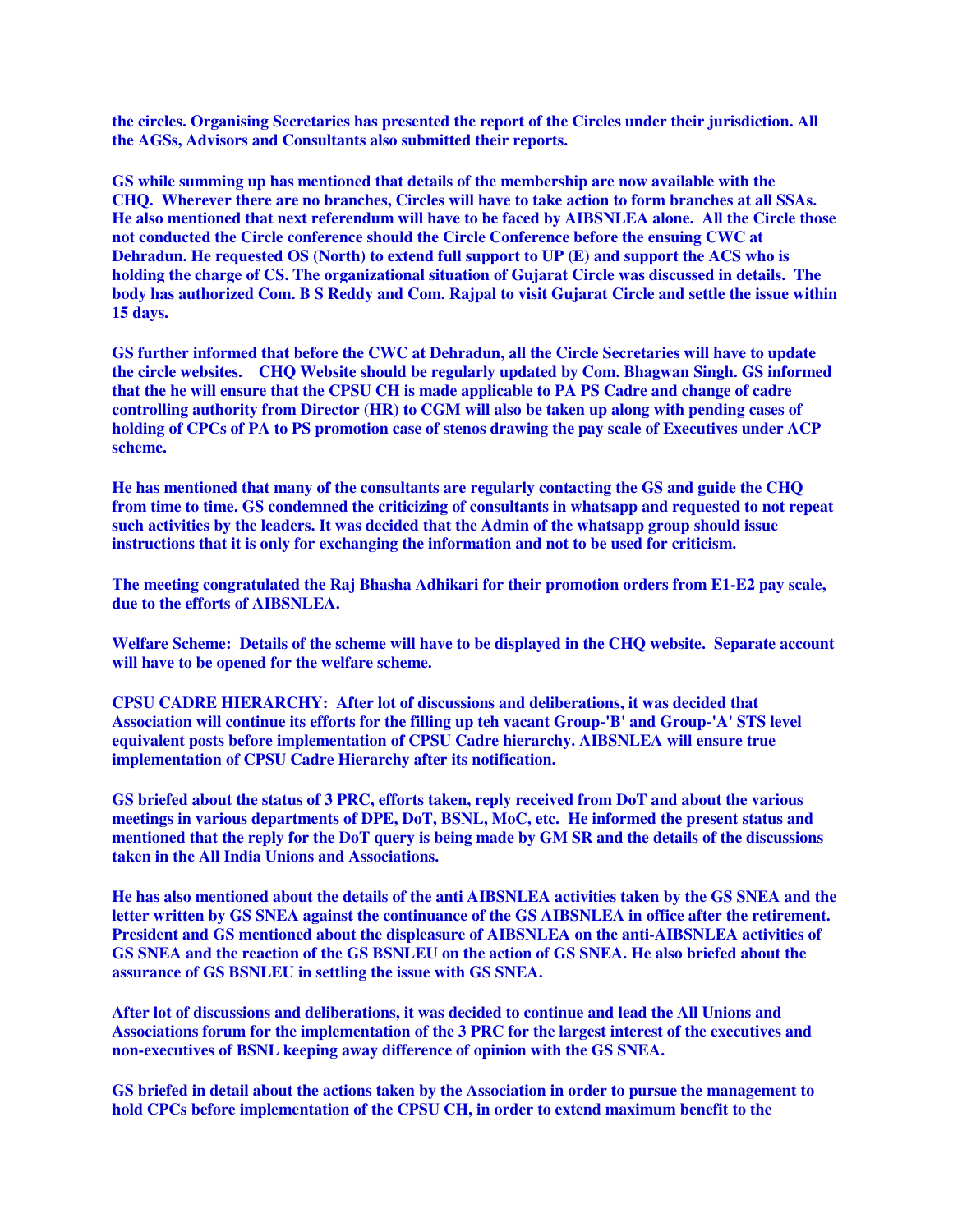**executives. He also explained about the activities of the GS SNEA which are making hurdles in holding the CPCs on the plea of immediate implementation of CPSU CH. He mentioned about the activities and efforts taken including the withdrawal of court cases to succeed the holding of CPCs. He has mentioned the status of the CPCs of all the disciplines and grades.** 

**The AD OL cadre has been restructured and E2 scale has been granted w.e.f. 1.10.2000 notionally. House has appreciated the efforts of the GS, as the case of AD OL was only pursued by AIBSNLEA and no other association done anything for the cadre.**

**After the allotment of accommodation for the AIBSNLEA in the IR area, the complete area was renovated and the entire staff and officers are appreciating the association.** 

**The issue of co-ordination and forming united forum with the AIGETOA was discussed in detail. It was decided to keep the relation with all.** 

**It was also discussed that the matter is subjudice in the Allahabad High Court. Hence the same may be submitted to the BSNL Management and no action can be taken**

**It was unanimously passed that Com. Prahlad Rai, General Secretary be continued as G.S. AIBSNLEA till the next AIC is held.**

**Farewell Party to Shri R K Mittal, Director (CM), BSNL Board:**

**AIBSNLEA on 29.06.2018 during lunch hours arranged a farewell party to Shri R.K. Mittal, Director (CM), BSNL Board, who is retiring on superannuation on 30.06.2018. Smt. Sujata Ray, Director (HR); Shri H C Pant, CGM (Legal); Shri Keshav Rao, GM (Pers); Shri Sourabh Tyagi, GM (Estt); Shri A M Gupta, GM (SR); Smt. Smita Choudhari, GM (FP); Shri Manish Kumar, Jt. GM (Pers); Shri V K Sinha, OSD to Director (HR) and Shri Surendra Kumar CLO have attended the party.**

**Com B S Reddy, AGS (Engg), CHQ convened the meeting and all the dignitaries were felicitated.**

**Com. Shivkumar in his welcome address thanked all the dignitaries and guest for their support and help for completing the CPCs and issuing order in a record short time and wished happy retired life to Shri R.K. Mittal.**

**Com. Prahlad Rai in his address mentioned that Shri R.K. Mittal being the Director (CM) due to his strategic move BSNL could adjust and survive the market against the free service introduced by the Reliance Jio. He mentioned that Reliance Jio is proposing the IPO and will collect the money from the market and will take 'U' turn and stop offering the free service and BSNL can further compete with the market and BSNL will continue its strength, quality of service which was possible for MNP to a great extent.** 

**BSNL in the CM segment has maintained a very good service which was possible due to the vision and action of Shri Mittal in a silent manner. Higher revenue was earning by the BSNL from the CM segment. The loss of BSNL could reduce only because of the CM segment. BSNL is working with dedicated and hard working team. BSNL is given popularity in the telecom sector of the country. Motivation factors have been developed in the minds of the employees.**

**It is proved beyond doubt that BSNL can turn around due to dedicated hardworking of Director (F).**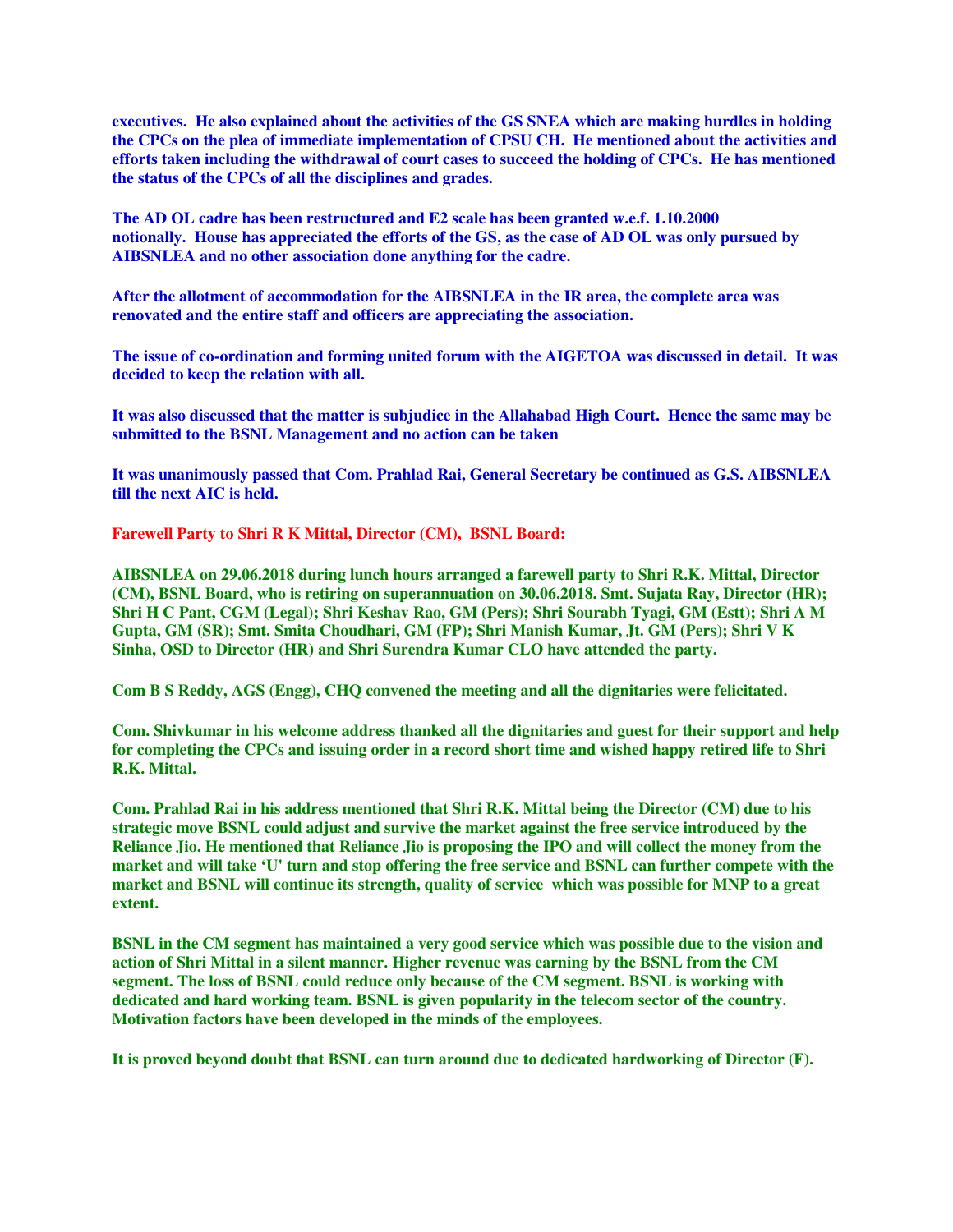**In the enterprises business also lot of revenue has been earned. CFA segment was facing lot of problems due to non availability of tenders and after joining of Shri N K Gupta, the then Director (CFA) has improved the situation. It was difficult for the field officers to work without materials and now the situation has been changed by procuring the material required and providing adequate support to the field requirement.**

**The team work of Board of Directors under the leadership of CMD, BSNL only instrumental for the BSNL to turn around to the present situation. GS thanked Shri Mittal for accepting the invitation and wished him a happy and prosperous retired life. He mentioned that while working in office, every day there is challenge and many issues are creating de-motivation and frustration and the retirement with all the benefit is the greatest achievement of life. He is retiring with honour and congratulated him.**

**He thanked Smt. Sujata Ray, Director (HR) for accepting the invitation and leading the organization in the capacity of Director (HR) and only she had taken care of the executives**

**He thanked Keshav Rao, GM (Pers) for working day & night to complete the CPCs and issuing promotion orders for all segment of executives.**

**He also mentioned that without the help of CGM (Legal), it would not have been possible to complete the CPCs in a record time. He also mentioned that CGM (Legal) was very kind enough with positive in pursuing with the case.** 

**He also thanked Shri Surendra Kumar CLO and Shri V K Sinha, OSD to Director (HR) for their support and guidance.**

**He also thanked Smt. Smitha Choudhari, GM (F) for issuing the promotion more than 2400 JAOs to AOs**

**He also thanked Sourabh Tyagi GM (Estt) for giving impartial guidance and support. He also thanked Shri Gupta GM (SR) for giving positive advice and being a very good supporter and keeping liaison between the management and the associations.**

**He mentioned that AIBSNLEA is making efforts from 2011 onwards for the CPSU CH and since the same could not be implemented from with retrospective effect, we were eager to complete the CPCs before the implementation of the CPSU CH and thanked the entire team for holding the CPCs and requested Director (HR) to complete whatever possible CPCs before issue of CPSU CH. He also requested to issue the Civil Electrical Executive Engineer promotion which is pending in the personal section and give great relief to the cadre.**

**He thanked Director (HR) for approving the pay scale of Rajbasha Adhikari. Many things, which were never expected by any of the associations under the leadership of Director (HR) could achieve, which was possible due to the team work and positive and support of great leader like Smt. Sujata Ray Madam.**

**Com. Prahlad Rai has appreciated and thanked the Director (HR) for creating the software and platform for the BSNL retirees and requested to settle the medical re-imbursement which is pending since April.**

**He thanked everyone for the patient hearing.**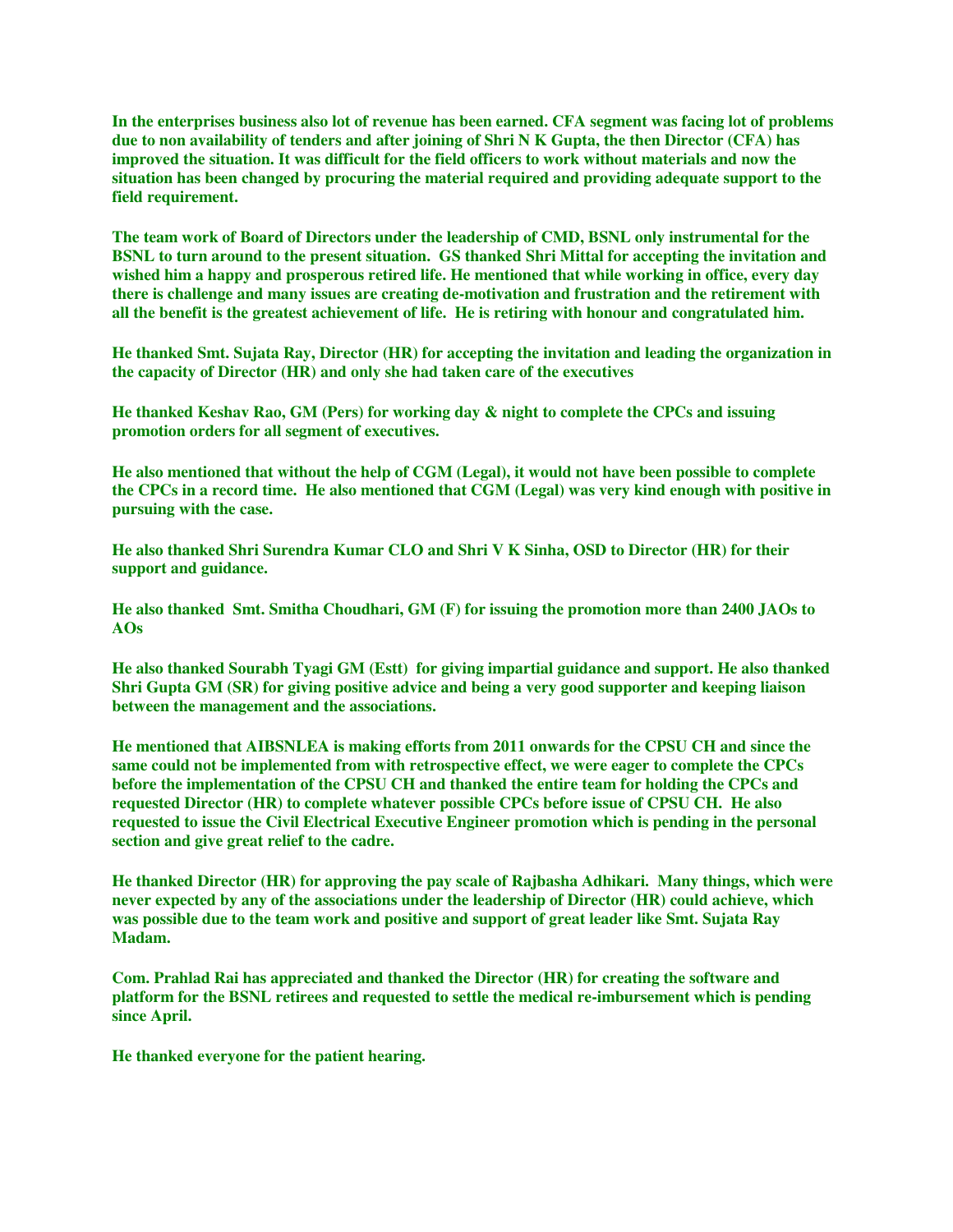**Smt. Sujata Ray, Director (HR) thanked the AIBSNLEA team for arranging such a felicitation for Shri R K Mittal, Director (CM). She mentioned that the contribution of Shri R.K. Mittal with his sharp and analytical skill was an asset for the BSNL management to have as Director like Shri Mittal in the BSNL Board. She mentioned that the entire board plays a very vital and cohesive roll under the leadership of Shri Anupam Shrivastava. She informed that CMD BSNL could not attend this fucntion because at present he is seating in PSEB wherein Direcor(CFA) interview is going on and Director(EB) has gone to DoT to attend the meeting in Minister Office.**

**She mentioned that she is very fortunate to have the entire team of Personal section and Shri Mittal as a colleague in the BSNL Board. She mentioned that the approach of Shri Mittal was very open and was co-operative in arriving the decisions. BSNL board has got very much help from the support of Shri Mittal who has lot of skills, knowledge and help to his colleague and CMD. She mentioned that Shri Mittal was very bravely with sheer knowledge and uprightness has brought the GSM market to the former glory which will help to further revive the CM sector. The entire credit goes to Shri Mittal and he is hero of BSNL. She also mentioned that she was really placed good roll as colleagues and she was able to take many decision in the finance sector. She mentioned that she is waiting to hear Shri Mittal so that plan and act in the remaining service. She mentioned that we are emotionally attached with the organization and she is blessed with wonderful board, colleagues, HR team gifted with many skills. She mentioned that she is fortunate and lucky to sort out the court cases and issue maximum promotion orders to promote as many as possible. She also thanked Shri Mittal for his support given for the finalization of the CPSU CH. She mentioned that people are working very hard and will try to sort out as many as issues at the earliest. She mentioned while celebrating the victory, not to pull down those who are fortunate to have success. Wisdom experience and good decision will preserve for the tomorrow's BSNL within a year or so and we should have selective happiness and rejoice together and work together and wished Shri Mittal whose presence has enriched the BSNL Board and wished him a happy fruitful and relaxed retired life.**

**Shri R K Mittal, Director (CM) in his addressed mentioned that he is very much thankful for the felicitation given to him. In his addressed he remembered the days he worked in MTNL while selected him as Director of BSNL. He mentioned that, it was not easy for him to get selected as Board of Director of BSNL and it is Herculean task to become a Board member. He mentioned he is not regretting his decision to join the BSNL board missing his 7th pay commission benefit. He also mentioned that in the struggle to revive BSNL he has selected few para meters like MNP by providing quality service. He has mentioned that BSNL was MNP positive for the last 3 consecutive years with more than 15 lakh in the year 17-18. He mentioned that he was to do many more things to do, but due to time availability constraint, he has limitations. He mentioned that if given a chance, he will be happy to serve BSNL further.**

**He has congratulated the Director (HR) while referring the CPCs in the mass scale, and mentioned that the entire team which is resilience of BSNL that such kind of work can be done in BSNL within a short span of time by working day and night. He has thanked his colleagues in the board, CMD and thanked every one for giving opportunity to serve the BSNL.**

**Com. C.M. Saste, Organising Secretary, CHQ thanked every one for their presence and support. Meeting ended with Nation anthem.**

**[<<<Click here for Glimpses>>>](https://photos.app.goo.gl/md5qx2KzDiYUDhzo7)**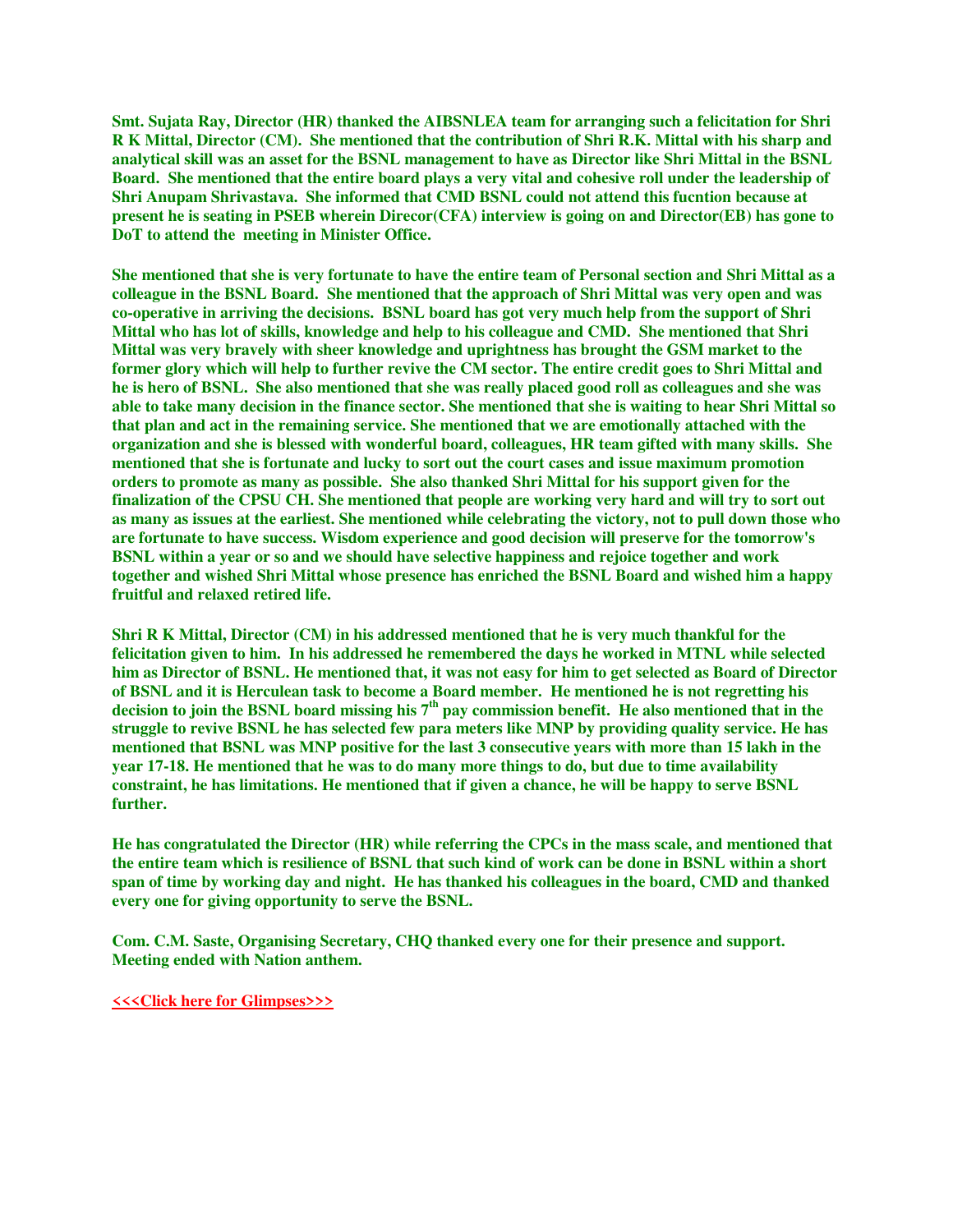Congratulations !!! SDE (E) to EE (E) promotion orders issued:

AIBSNLEA's consistent efforts yielded result in getting released promotion orders to the grade of EE (Electrical) on Regular basis with immediate effects. AIBSNLEA congratulates all the promote officers.

[<<<Click here for Orders>>>](http://www.aibsnleachq.in/EE%20%20Reg%2029.06.18..pdf)

### **30-06-2018**

Congratulations !!! DGM (Adhoc-Fin) to DGM (Regular - Fin) orders issued:

AIBSNLEA consistent efforts yielded result in getting released regularisation of Deputy General Manager (Ad-hoc) in Telecom Finance to the grade of Deputy General Manager on regular basis «<< Click here for Letter>>>

## **30-06-2018**

Congratulations !!! AIBSNLEA consistent efforts yielded result in getting released Regular Promotion and postings of the Executive in the grade of AGM/DE of Telecom Operation Stream in the IDA scale of pay of Rs. 29100-54500/= ...[.<<Click here for order>>>](http://www.aibsnleachq.in/Promotion%20list_SC_ST_29.06.18.PDF) (SC/ST List)

AIBSNLEA is thankful to CMD BSNL, Director(HR), BSNL Board, GM(Pers.), OSD to Director(HR) and other officers in Pers. Section New Delhi, all the HR team of various Circles for the same.

### **30-06-2018**

Congratulations !!! AIBSNLEA consistent efforts yielded result in getting released Regular Promotion and postings of the Executive in the grade of AGM/DE of Telecom Operation Stream in the IDA scale of pay of Rs. 29100-54500/=

[<<Click here for order>>>](http://www.aibsnleachq.in/AGM-promotion-order.pdf)

[<<<<Annexure-I\\_1>>>](http://www.aibsnleachq.in/ANNEXURE-I_1.pdf)

[<<<<Annexure-I\\_2>>>](http://www.aibsnleachq.in/ANNEXURE_1_2.pdf)

[<<<<Annexure-II>>>](http://www.aibsnleachq.in/ANNEXURE-II_290618.pdf)

AIBSNLEA is thankful to CMD BSNL, Director(HR), BSNL Board, GM(Pers.), OSD to Director(HR) and other officers in Pers. Section New Delhi, all the HR team of various Circles for the same.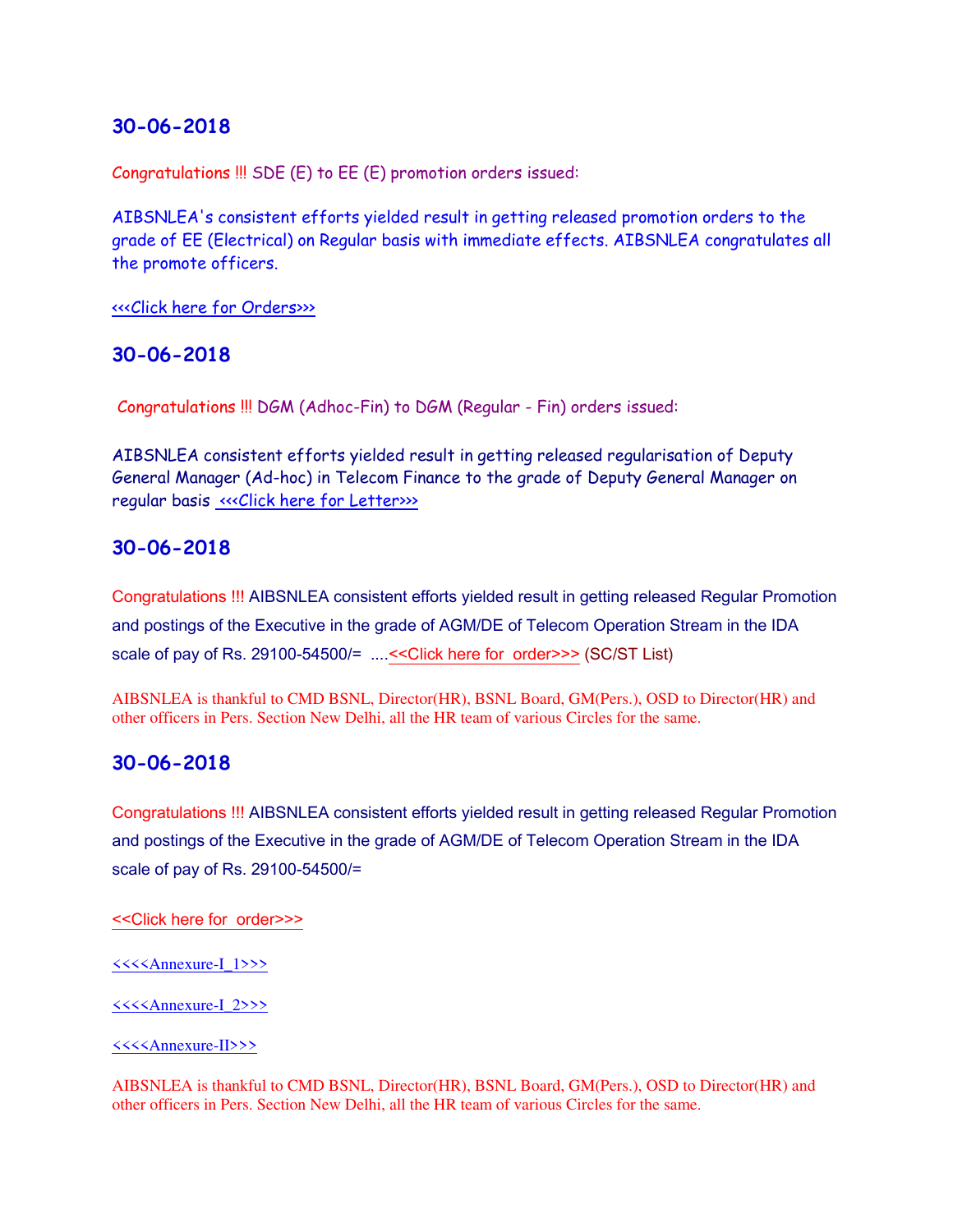Congratulations !!! AIBSNLEA consistent efforts yielded result in getting released Promotion of JTOs (TF) to the grade of SDE (TF) in B.S.N.L. against 67% seniority-cum-fitness quota (Promotion quota) [<<<Click here](http://www.aibsnleachq.in/JTO%20(TF)%20-%20SDE%20(TF).pdf)  [for list>>>](http://www.aibsnleachq.in/JTO%20(TF)%20-%20SDE%20(TF).pdf)

# **30-06-2018**

Congratulations !!! AIBSNLEA consistent efforts yielded result in getting released Promotion and posting of Executives in the grade of AGM/DE of Telecom Factory Stream in the IDA scale of pay of Rs 29100-54500/- [<<<Click here for list>>>](http://www.aibsnleachq.in/TF_290618_1.pdf)

## **29-06-2018**

**Congratulations !!!** Promotion & Posting Orders from JAO to AO are issued..[..<<Click here](http://www.aibsnleachq.in/jao%20to%20ao%20promotion%2029.06.2018.pdf)  [for order>>>](http://www.aibsnleachq.in/jao%20to%20ao%20promotion%2029.06.2018.pdf)

AIBSNLEA is thankful to CMD BSNL, Director(HR), GM(Pers.), GM(FP) and other officers in Pers./SEA section New Delhi, all the HR team of various Circles for the same.

### **29-06-2018**

Farewell ceremony of Mr.R.K.Mittal DIR CM at our All India meeting. All the Senior Officers of BSNL CO attended the occasion.

### **28-06-2018**

AIBNSLEA Central Office Bearers, Advisors, Consultants and Circle Secretaries meeting at New Delhi on 28<sup>th</sup> and 29<sup>th</sup> June 2018:

On behalf of KOL-TD CS, OS(E) & Consultant is attending the meeting.

### **28-06-2018**

Retired executives office bearers of AIBSNLEA:

CHQ President replies SR Cell letter number BSNL/31-2/SR/2018 (Pt.) dated 26.06.2018 regarding AIBSNLEA stand on the CHQ office bearers who retired during this term till next AIC as per the provisions of the constitution of AIBSNLEA.

[<<Click here for the letter >>>](http://www.aibsnleachq.in/President_180626.PDF)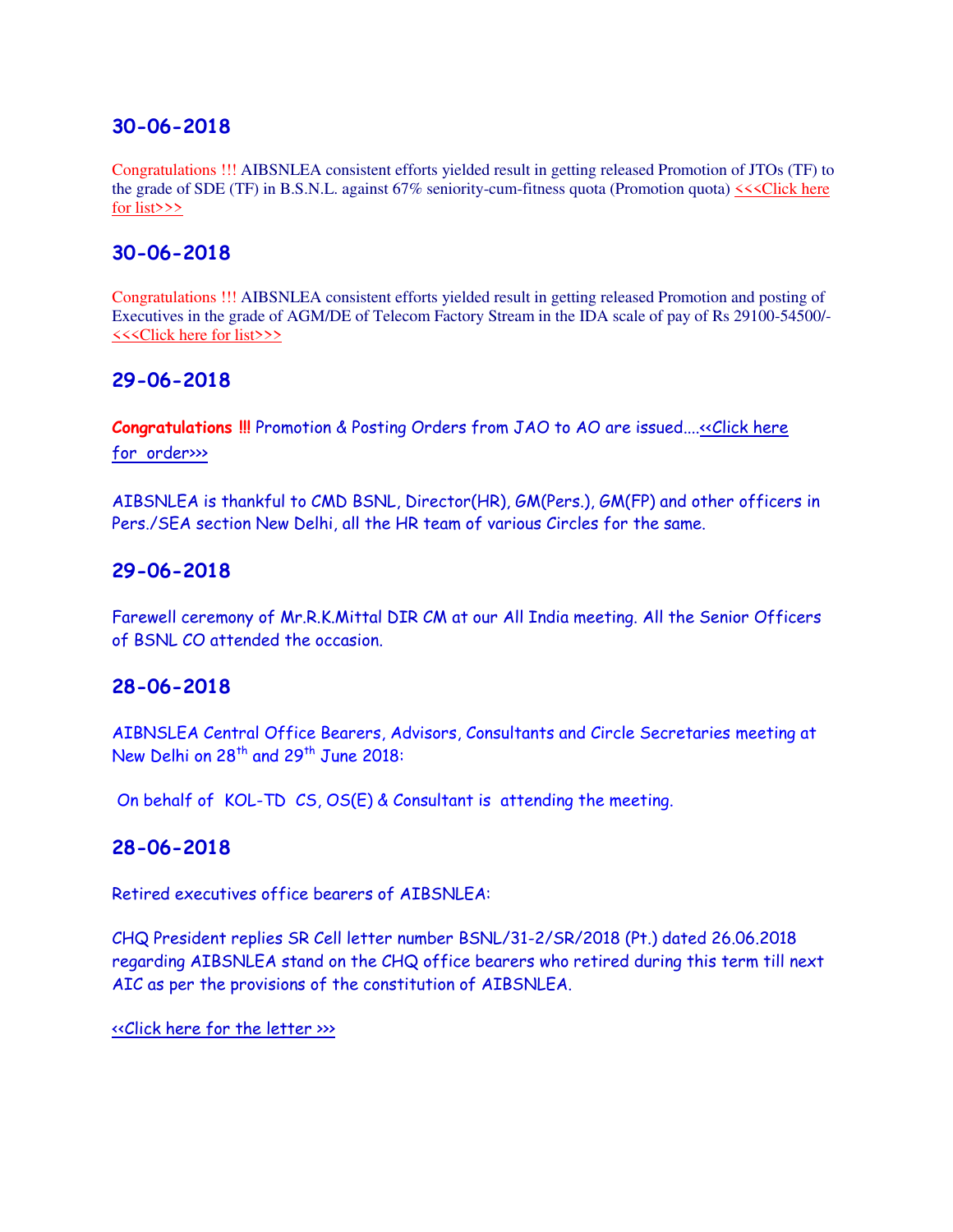**Congratulations ! DoT grants approval for up-gradation of pay scale of AD (OL) / Rajbhasha Adhikari from E1 to E2:**

AIBSNLEA's consistent efforts yielded results in getting approved the proposal for upgradation of pay scale of AD (OL) / Rajbhasha Adhikari from E1 to E2 to be effective from 01.10.2000 notionally. Actual benefit shall be effective from the date of issue of order in this regard by BSNL Corporate Office. We will pursue its endorsement from BSNL Corporate Office at the earliest.

[<<Click here for the letter from DoT >>>](http://www.aibsnleachq.in/ADOL_260618.jpeg)

## **28-06-2018**

SDE to DE promotions - Status update

It is learnt the Hon'ble Ernakulam CAT has not granted any stay on the SDE to DE promotions when the case was brought before the CAT and passed the directions that the promotion orders can be issued subject to outcome of final verdict.

## **27-06-2018**

SDE to DE promotions - A hurdle created by District Secretary of SNEA, Rohtak (Haryana):

It is really saddened to report that SNEA, the so called Majority Association, when the BSNL Management not accepted their demand of immediate notification of CPSU CH, they have taken the CAT Chandigarh route to stall the CPC proceedings for SDE to DE promotions.

Today, one of their Office Bearer Shri Ramesh Kumar alias Ramesh Kumar Nehra, District Secretary, SNEA, Rohtak (Haryana) has filed an OA in the CAT Bench Chandigarh and appeared in person and got directions that "The respondents are directed to make promotions from the post of SDE to AGM as per Hon'ble Apex Court judgment cited above, after following the catch up rule in terms of the above said judgment by complying with the mandate of M. Nagraj, subject to final out come of the OA".

The so applicant Shri Ramesh Kumar belongs the SDEs seniority List No. 8.

## **27-06-2018**

Meeting with GM (Pers.), BSNL Corporate Office:

GS, President and AGS (DR) met GM (Pers) and discussed regarding: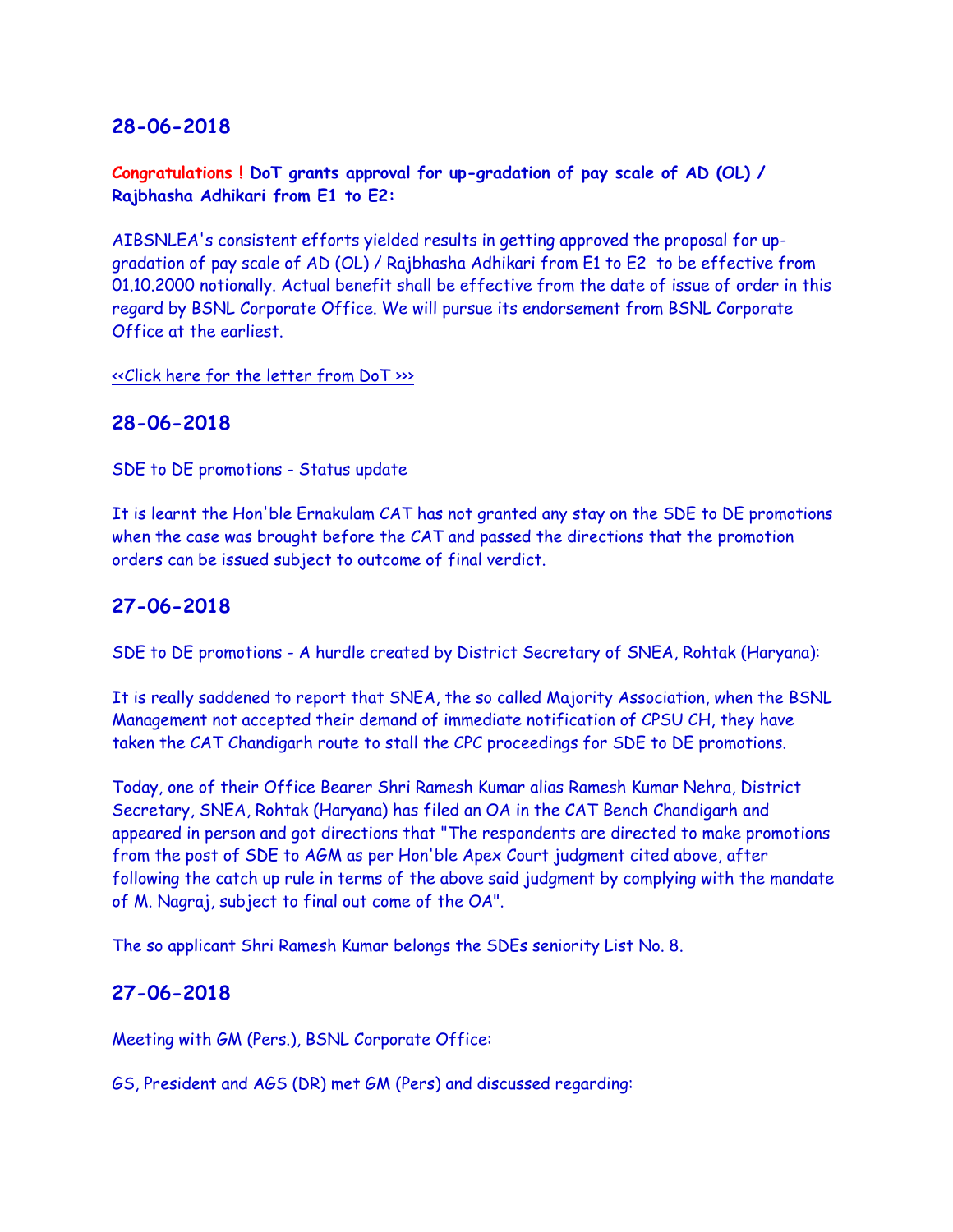CPC from JTO to SDE, SDE to DE and DE to DGM: GM (Pers) mentioned that JTO to SDE (T) CPC is under process but it will take two to three months time. SDE to DE CPC is in progress wherein seniority List No. 6 & 7 are being covered along with 287 SDEs of SC/ST quota from the seniority List No. 8. Total 4700 SDEs are being considered. About 3000 SDEs APARs have been accessed and promotion orders will be issued subject to availability of VCRs. Promotion orders are expected today. Regarding DE to DGM promotion, GM (Pers) mentioned that these promotions will be considered in the month of July or August 2018.

Regarding AO to CAO CPC it is learnt that the stay order granted by Hon'ble CAT Chandiagrh has not been vacated so far. In the other court case on Catch-up rule, BSNL is filing an MA with in a day or two and there after on vacation of the stay orders, the promotion orders from AO to CAO may be issued.

Regarding other disciplines i.e. TF, Civil, Electrical, Arch Engineering Wings the CPCs have been expedited and the promotion orders will be issued by 30.06.2018.

## **27-06-2018**

Status on JAO to AO Court Case in Hon'ble CAT Ernakulam:

OA against the promotion of JAO to AO came up for hearing today. Case posted for 29.06.2018 for filing reply. Court stated that how a screening committee was formed within a day and how the report was submitted by the committee. However no stay order issued.

JAO to AO promotion CPC has been expedited and the minutes have been submitted to the competent authority for approval. Promotion orders will be issued after the out come of the court case.

## **27-06-2018**

#### **Misleading information on JAO to AO promotions spread out by SNEA:**

It is really saddened to report that SNEA, the so called Majority Association, publishing sentimental news against AIBSNLEA to masquerade their false face. AIBSNLEA DS of Kottayam Branch has been called by some of his batch mates belonging to SNEA informed about their move to claim their promotion along with CPC covering JAOs up to 2013 and sought his joining also as he is a lone member of AIBSNLEA in that batch. Though this batch of JAOs belongs to JAO batch 2012, they have been trained in 2016. Being informed that all his batch mates are moving together for their claim, he was requested to join. Before signing, DS was reassured that the case is for considering their promotion alone.

From SNEA site only he could understand that his signature has been used for the stay purpose also along with other Non-AIBSNLEA Members. By understanding the trap move of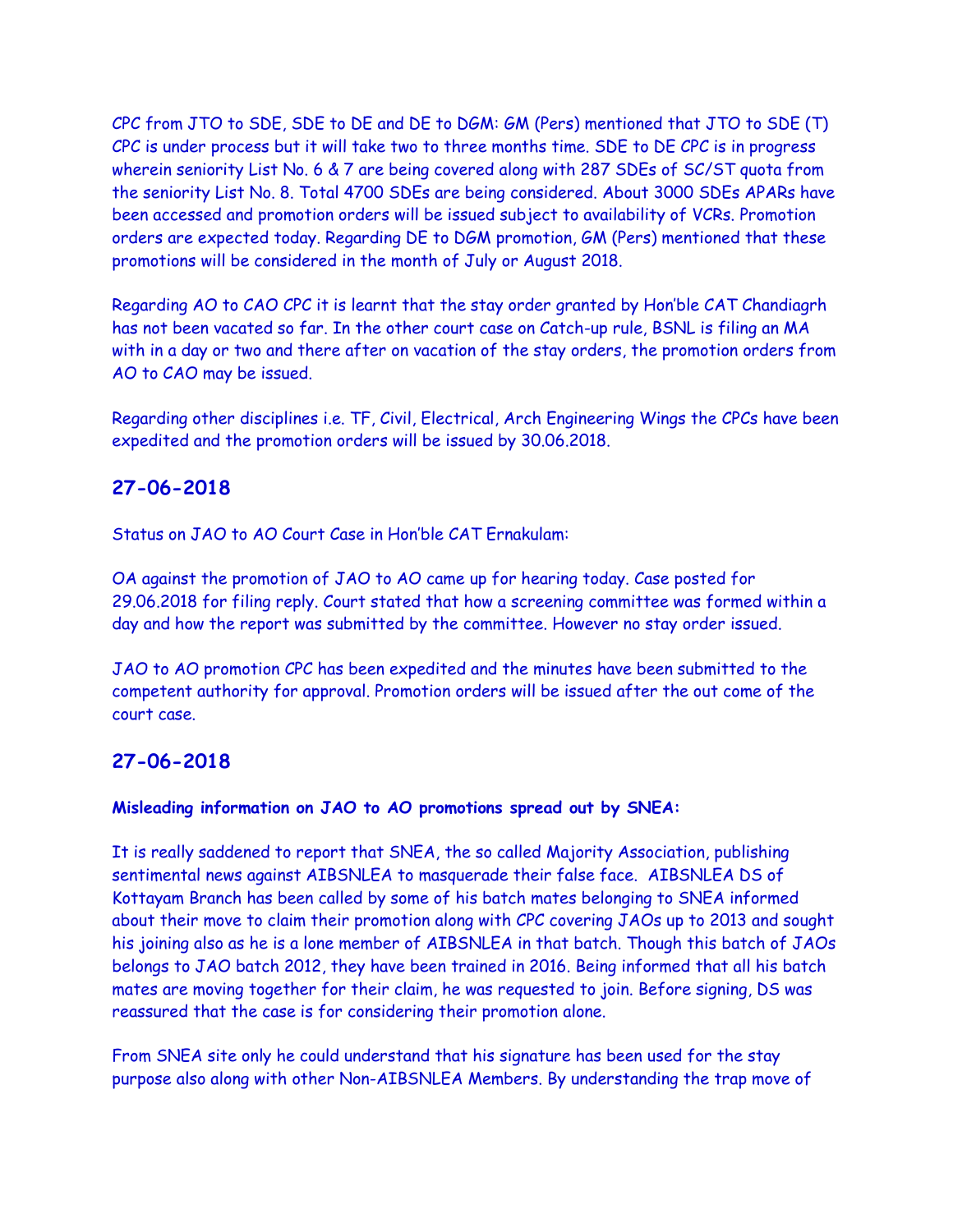another association Com. DS rushed today morning to Ernakulam and withdrawn his signature on today morning itself.

# **27-06-2018**

BSNL Corporate Office withdraws instructions for Non-grant of any leave:

BSNL Corporate Office today issued instructions to the field unit citing that since AIBSNLEA has deferred its agitational programme, the instructions issued vide letter of even number dated 26.06.2018 under para 3& 4 may not be acted upon.

[<<Click here for the letter >>>](http://www.aibsnleachq.in/Def20001.pdf)

# **27-06-2018**

CS writes to GM/HR for early completion of DPC for PA to PS before implementation of CPSU CH (see letter)

After receiving the letter DGM/HR informed that there are 3 posts of PS are lying vacant,CR has been called for.There are some wanting in Career history and APAR.Com.Nirmlaya Ganguly is looking after it.It will soon be completed and sent for DPC.

1.Sampa Roy - Career history not matching,2.Phani Bhusan Naskar-APAR 2016-17 wanting,3.Rakhal Ch,Jana- APAR 2016-17 wanting

BS TB,South & Central are requested to expedite the cases for early DPC.

# **26-06-2018**

Meeting of CHQ Office Bearers, Advisors, Consultants and Circle Secretaries - Revised accommodation plan

All the participants coming on 27th June 2018 for attending the CHQ Office Bearers, Advisors,

Consultants and Circle Secretaries meeting at New Delhi are requested to directly reach the venue

i.e. **Hotel Southern Grand (011- 47534790), Arya Samaj Road, Karol Bagh instead of going to Rajendra Nagar BSNL IQs. This arrangement has been decided for the convenience**

[<<Click here for the Meeting Notice >>>](http://www.aibsnleachq.in/meeting_180626.pdf)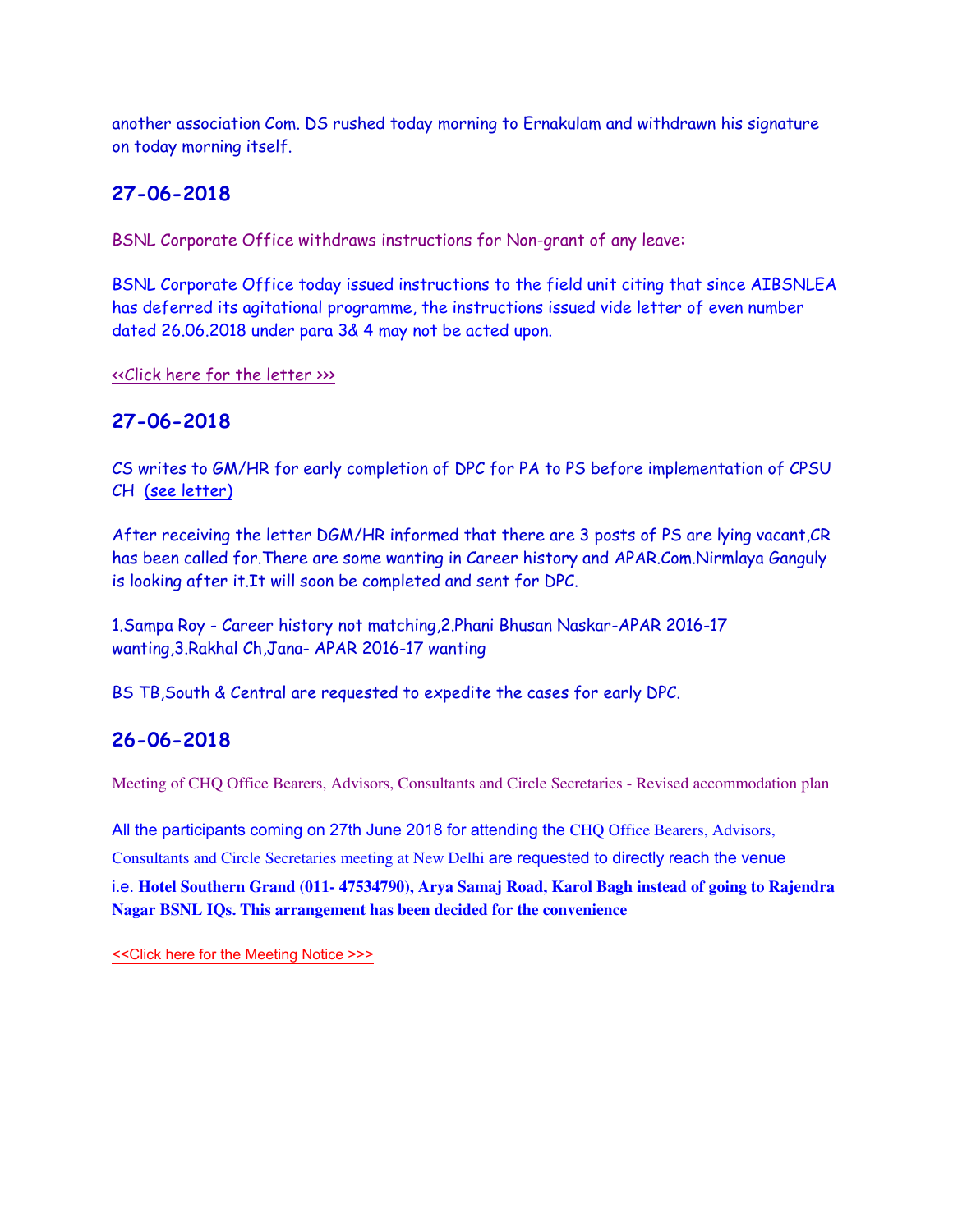Deferment of Demonstration program on 27.06.2018 during Lunch Hours.

In view of the assurances given by the Director (HR) during its meeting with AIBSNLEA, SNEA, AIGETOA and SEWA to conduct maximum CPCs before notification of CPSU Cadre Hierarchy, it has been decided to defer the Lunch Hour Demonstration at all Circle/SSA HQs and BSNL Corporate Office on 27.06.2018. Director (HR) has assured to withdraw / modify the SR Cell letter baring grant of leave to AIBSNLEA Office Bearers for attending the CHQ Office Bearers, Advisors, Consultants and Circle Secretaries meeting at New Delhi on 28th and 29th June 2018. Necessary orders will be issued tomorrow.

## **26-06-2018**

#### **Meeting with CMD BSNL :**

GS and President met CMD BSNL and requested to direct the Pers. Cell for expediting CPCs to fill-up the all vacant existing Group "B" and Group "A" STS level posts before implementation of CPSU Cadre Hierarchy. CMD BSNL mentioned that he has already directed Pers. Cell to conduct the CPCs and now we may pursue with Director (HR) for expediting CPCs.

## **26-06-2018**

Venue of the meeting of CHQ Office Bearers, Advisors, Consultants and Circle Secretaries:

Venue of the meeting of CHQ Office Bearers, Advisors, Consultants and Circle Secretaries along with their boarding and lodging arrangements have been made in the **Hotel Southern Grand (011- 47534790), Arya Samaj Road, Karol Bagh on**  $28^{th}$  **and**  $29^{th}$  **June 2018**. Those who are reaching on  $27^{th}$  morning and staying on 30th may stay in **Rajendra Nagar, BSNL IQ Suit No 16,18,19 & 21. Caretaker No 011- 28743603.** The IQ Suits are nearer to Karol Bagh meeting venue. The allotment of rooms will be made at the hotel reception counter on the arrival. The taxi arrangements for departure will be made available by hotel on demand on nominal payment basis.

## **26-06-2018**

#### **Meeting with Director (HR), BSNL Board:**

Director (HR), BSNL Board in the presence of GM (Pers.), Jt. GM(Pers.) and OSD to Director (HR) conducted a meeting with the representatives of AIBSNLEA, SNEA, AIGETOA and SEWA and apprised the status of CPCs process of various disciplines as under: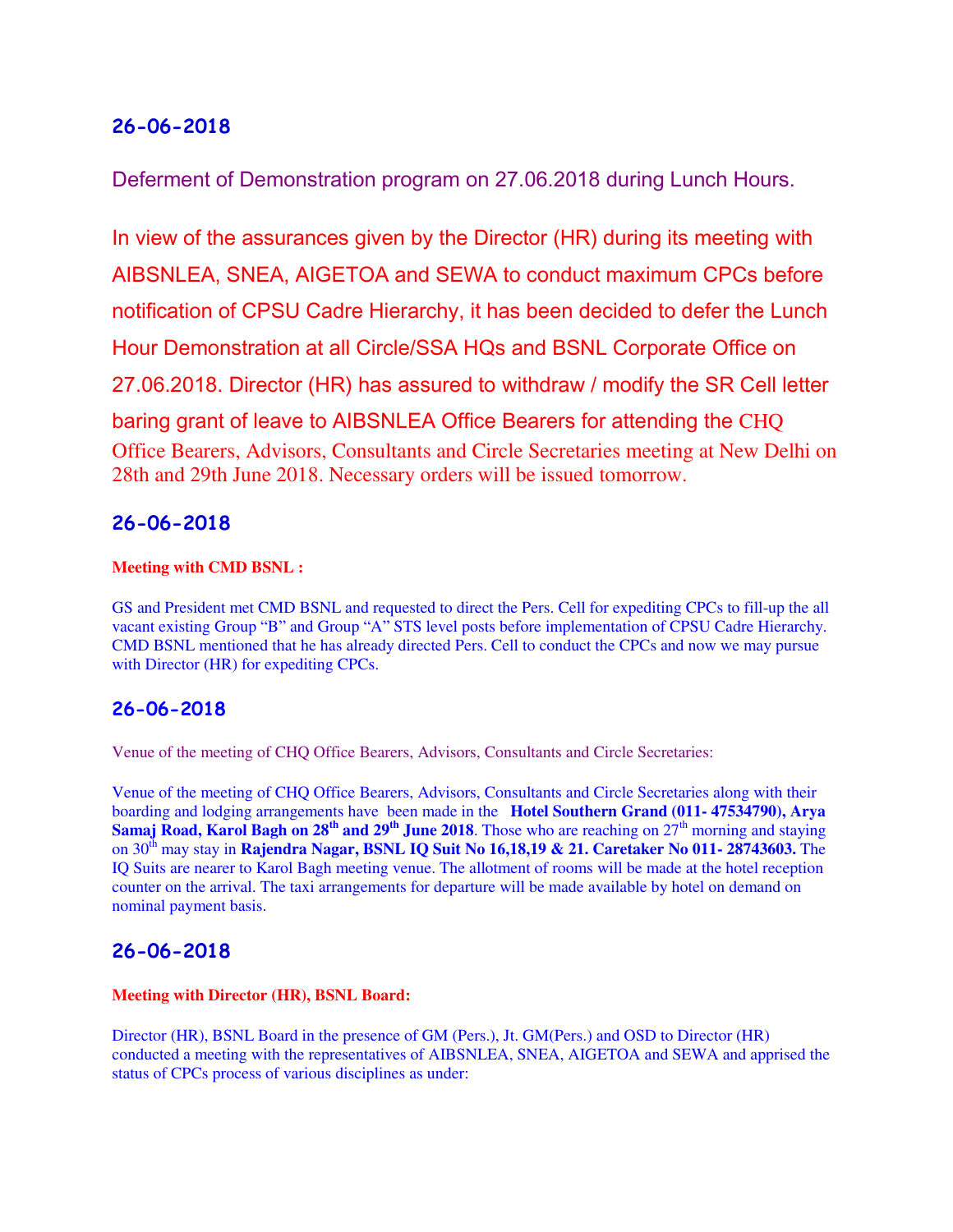#### **Telecom Factory wing:**

- a. JTO (TF) to SDE (TF) CPCs to be completed by 30.06.2018 for 53 SDE(TF) posts
- b. SDE (TF to AGM (TF): 12 AGM(TF) post are being filled up by 30.06.2018.

#### **Civil wing:**

- a. JTO (C) to SDE(C): 85 SDE(C) posts are being filled up by 30.06.2018
- b. SDE(C) to EE(C): 155 posts of EE(C) are to be filled up but there is stay orders from Hon'ble CAT Chandigarh for implementation of Catch-up Rule, wherein BSNL is filling Writ Petitions in Hon'ble High Court within 2-3 days in accordance with the recent Judgement of Hon'ble Supreme Court on SC/ST roster and DOP&T guidelines. After filling the writ petition promotion order will be issued subject to outcome of court case.

#### **Electrical wing :**

- a. JTO (E) to SDE (E): 126 SDE (E) posts will be filled up by  $30<sup>th</sup>$  June 2018. VCR have been called for.
- b. SDE (E) to EE (E): 130 EE (E) posts will be filled up by 30.06.2018.

#### **Arch wing:**

- a. JTO to SDE (Arch): One vacant post will be filled up by 30.06.2018
- b. SDE to EE (Arch.): no vacay is there for SDE to EE(Arch.).

#### **Accounts wing:**

- a. JAO to AO: 2397 AO posts are being filled up by up-gradation of 1400 JAO post to AO post by 30.06.2018
- b. AO to CAO: 335 regular vacancies, 284 CAO posts got vacated on DGM Adhoc promotion, 336 MT quota posts to be utilized. Therefore, 955 CAO posts are to be filled. GM (FP) told that efforts are being made to fill up these vacant posts after getting clearance from Pers. Cell, filling the writ petition in the Hon'ble high court Chandigarh against the stay order granted on Catch-up Rule and filling MA in the Hon'ble CAT Chandigarh on the basis of recent Supreme Court judgement and DOP&T instructions. GM (FP) assured an early action in this regard. We further requested to promote all the eligible AOs to CAOs by up-gradations.

#### **Telecom Engineering Wing:**

- a. JTO (T) to SDE (T): We expressed our serious concerned against non-filling up of the vacant SDE (T) posts by the eligible JTOs . JTO recruited in the year 1999 is still waiting for its first promotion after a gap of 19 years. This is the most frustrating and de-motivating situation wherein other streams up to 2013 recruited executive are getting promotions. To bring parity among the cadres, it is required to promote all the JTOs recruited up to year 2013 and having requisite eligible service. Director HR appreciated our concern and directed GM (Pers) and Jt. GM (Pers) to examine and process the case for CPC immediately.
- b. SDE (T) to DE (T): Jt GM (Pers) informed that CPC has been processed to fill up 4887 posts (1782 regular and 3105 through up-gradation ). He further mentioned that there is no stalemate in the CPC and efforts are being made to issue before  $30<sup>th</sup>$  June, 2018.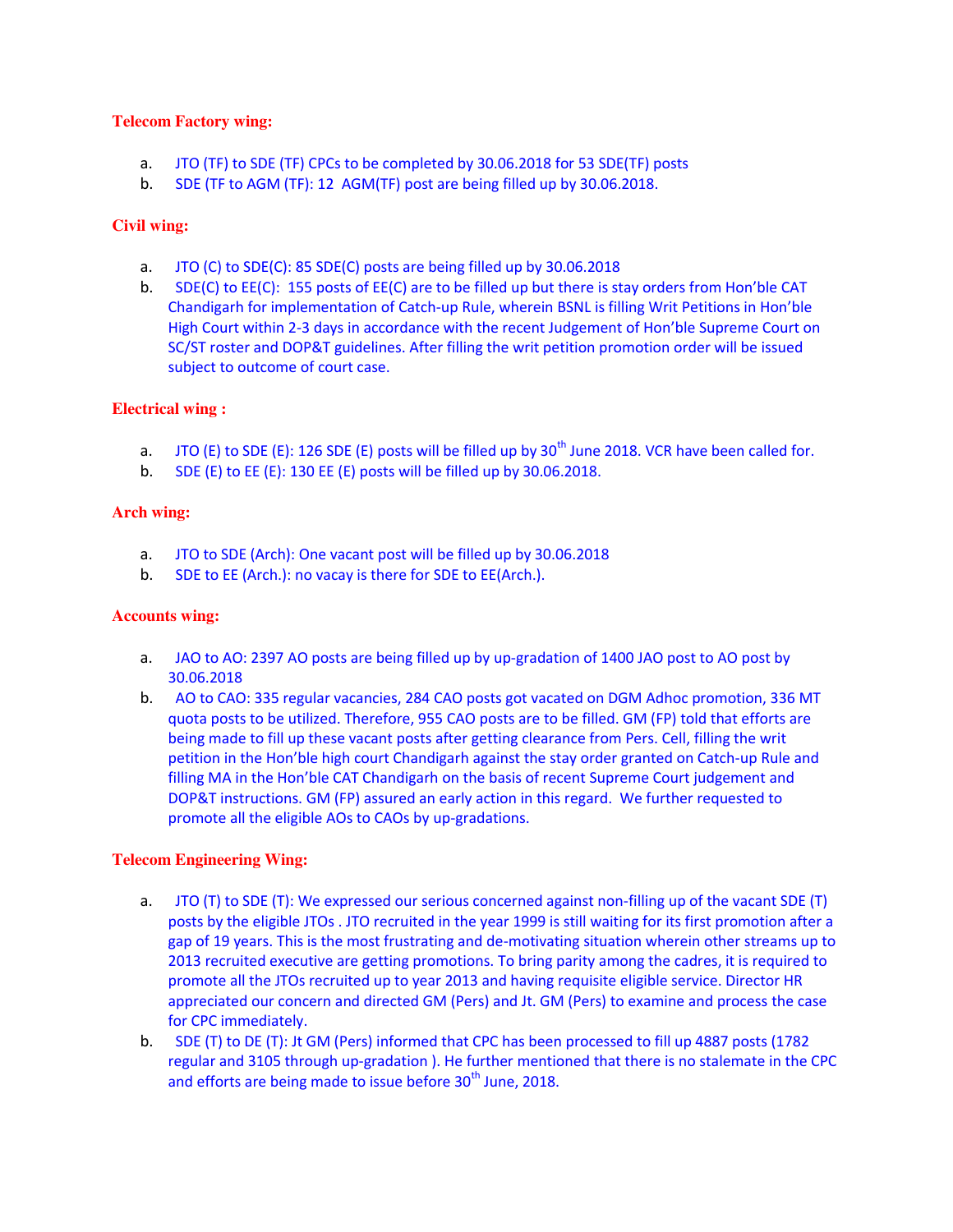All COBs BS BP CWC members and Other leaders are instructed to organise Lunch Hour demonstration at Telephone Bhavan Ground Floor at 1pm on 27 06 2018 Wednesday as per call of CHQ in demand of Implementing all pending promotions before implementation of CPSU CH.

**Comrades,This is our DO or DIE fight and all members have to ensure their presence.All BS and BPs please ensure participation.**

### **25-06-2018**

GS writes:

1. The Chairman & Managing Director, BSNL regarding: (a) Our request to hold ongoing CPCs before notification of CPSU Cadre Hierarchy. «Click here for the letter »

(b) Notice for holding of Demonstration on 27.6.2018 under protest for holding of CPCs before notification of CPSU Cadre Hierarchy. «Click here for the letter >>>

### **23-06-2018**

AIBNSLEA Central Office Bearers, Advisors, Consultants and Circle Secretaries meeting at New Delhi on 28<sup>th</sup> and 29<sup>th</sup> June 2018.

AIBSNLEA decided to hold its Central Office Bearers, Advisors, Consultants and Circle Secretaries meeting at New Delhi on  $28<sup>th</sup>$  and  $29<sup>th</sup>$  June 2018 to discuss the status for holding of all the CPCs in all the disciplines to fill-up all vacant Group "B" and Group "A" level posts in various disciplines before notification of CPSU Cadre Hierarchy.

The situation has warranted us to hold this emergent meeting of Central Office Bearers, Advisors, Consultants and Circle Secretaries meeting at New Delhi on 28<sup>th</sup> and 29<sup>th</sup> June 2018 wherein the so called majority Association is detrimental to the interests of executives. They are mis-leading the executives that the CPCs may take two years or more time in completing the process whereas Comrade GS has discussed in detail with Director (HR) regarding conduction of CPCs and she has categorically mentioned that in the recent meeting of all the cadre controlling officers, a road map has been decided to expedite all the CPCs in a time bound manner for all disciplines i.e. Telecom / Finance / Civil / Electrical / Architect / Telecom Factory wings before 15the July 2018. And, she has categorically told that before 30<sup>th</sup> June 2018 only 20% CPCs conduction is possible. And, after notification of CPSU Cadre Hierarchy the CPC process has to be stopped.

In view of this situation, AIBSNLEA has decided to hold demonstrations on 27<sup>th</sup> June 2018 during Lunch Hours at all SSA/Circle HQs and BSNL Corporate Office level.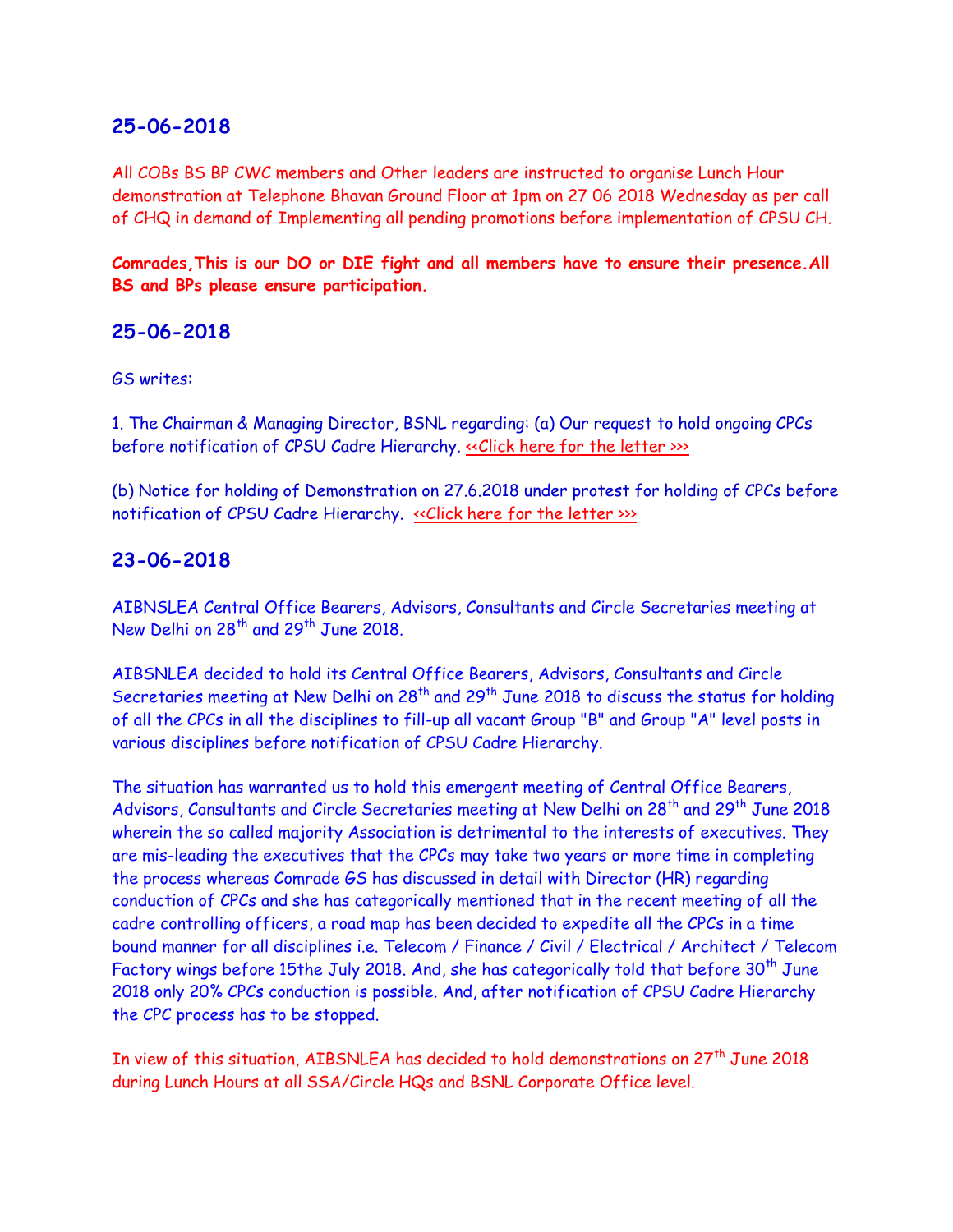The necessary notices for the aforesaid meeting and holding of demonstrations on  $27<sup>th</sup>$  June will be issued shortly.

All the Central Office Bearers, Advisors, Consultants and Circle Secretaries are requested to immediately book their both way journey tickets to New Delhi immediately.

## **23-06-2018**

SDE to DE CPC status update:

BSNL Corporate Office has informed that after compilation of some of the SCRs it has been observed that the date of joining of some of the executives are not in consonance with their promotion orders. Therefore, it is directed to provide date of joining of these executives as per their service book for considering them for promotion to the grade of AGM/DE (T) on regular basis before 25.06.2018.

It has also been clarified that the Circles are to provide SCR in respect of all those executives who were working under them as on 31.05.2018.

[<<Click here for the letter >>>](http://www.aibsnleachq.in/DPC_220618_3.pdf) [<<Click here for the List >>>](http://www.aibsnleachq.in/DOJ_LIST_6&7_22.06.18%20(2).xlsx)

All the Circle Secretaries are requested to kindly arrange to sent the requisite information to BSNL Corporate Office at the earliest.

# **23-06-2018**

OS (E) & CS attended the Blood Donation camp organised by TEU (BSNL) & BSNLCLU,CTD at TB ground floor. More than 60 persons donated the gift of blood for the noble cause.We appreciated this kind of social activities organised by the unions & greeted them. We wished all the success of such endeavour.

## **22-06-2018**

Filling-up of all the vacant Group "B" and Group "A" level posts through CPCs in various disciplines :

GS discussed with CMD BSNL, Director (HR) and GM (Pers) regarding holding of CPCs to fill-up all the vacant Group "B" and Group "A" level posts through CPCs in various disciplines. CMD BSNL and Director (HR) assured to look into the matter and GM (Pers.) told that on Monday a meeting will be held with AIBSNLEA to discuss the matter.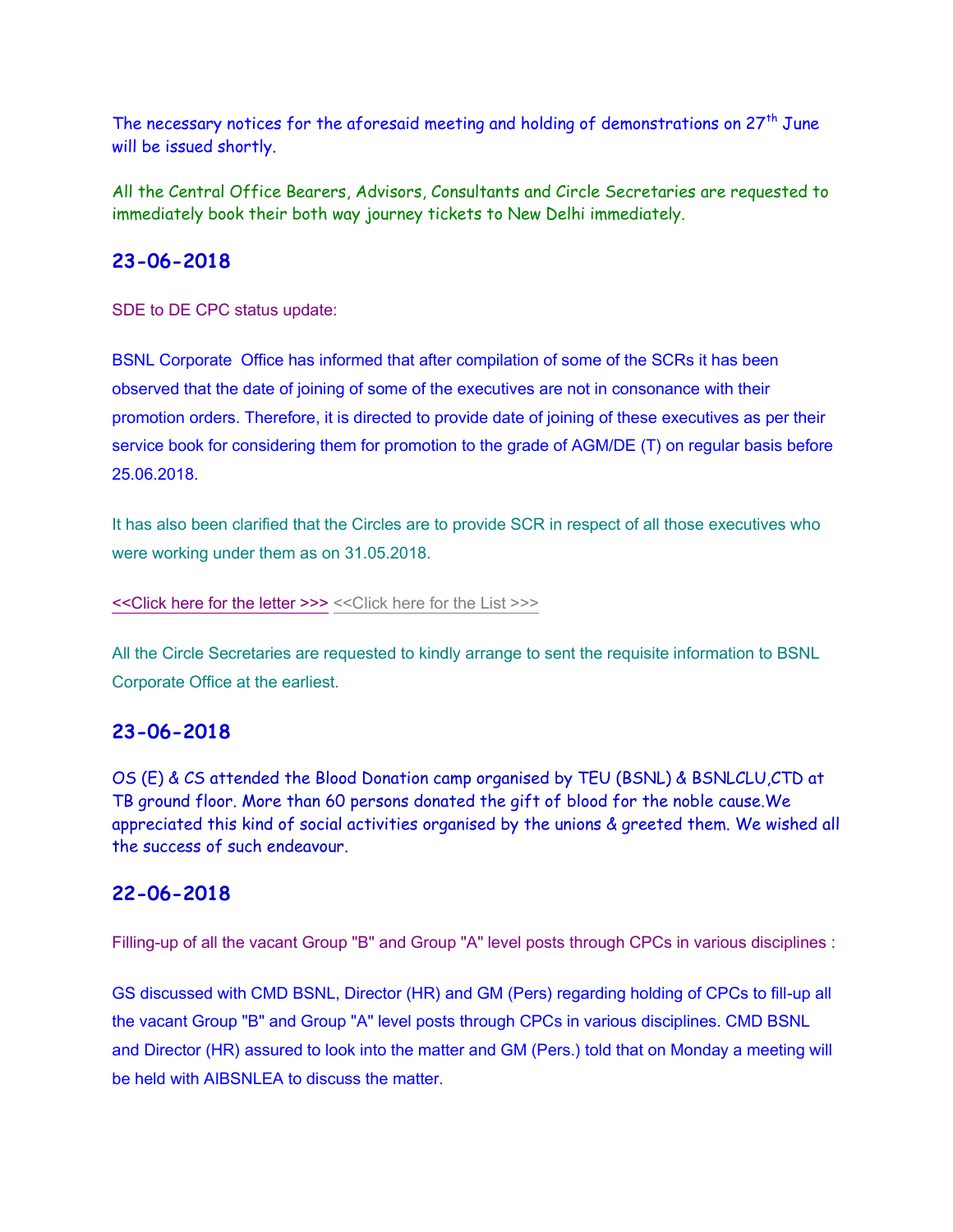#### JAO to AO Court Case / CPC status update:

Today, the matter related to the seniority issue for JAO to AO promotions was came up for hearing in the Hon'ble CAT Bench Bangalore. Hon'ble CAT after some hearings ordered that "without prejudice to any of the contentions of both the parties, this interim order is vacated at the request of both the parties. Post on 25.07.2018."

Thus vacation of the stay order has paved the way for conduction of the CPC from JAO to AO. We are thankful to the applicants who agreed to withdraw the case on our request.

CMD BSNL has already approved the CPC proposal from JAO to AO to fill-up about 2400 AO vacant posts by considering up to JAO-2013 Batch. The CPC proceedings are to be initiated and expedited shortly.

#### [<<Click here for the letter >>>](http://www.aibsnleachq.in/IMG-20180621-WA0033.jpg)

### **22-06-2018**

Filling-up of all the vacant Group "B" and Group "A" level posts through CPCs in various disciplines decision taken by the competent authority:

GS discussed with OSD to Director (HR) regarding holding of CPCs to fill-up all the vacant Group "B" and Group "A" level posts through CPCs in various disciplines before implementation of CPSU Cadre Hierarchy. OSD to Director (HR) informed that today Director (HR) called all the cadre controlling authorities i.e. GM (Pers.), GM (FP), CGM (EW), CGM (BW) and CGM (Arch) and discussed the progress with respect to the CPCs of their wings. After detailed discussions competent authority directed all the cadre controlling authorities to submit a road map to expedite the CPCs in a time bound manner before notification of CPSU Cadre Hierarchy. Director (HR) also directed them to expedite the CPCs as per the existing seniority lists of SDE/AO equivalent cadres to the post of DE/CAO/EE equivalent cadres on adhoc basis subject to out come of the court cases.

Comrade GS extended thanks for a right and justified decision.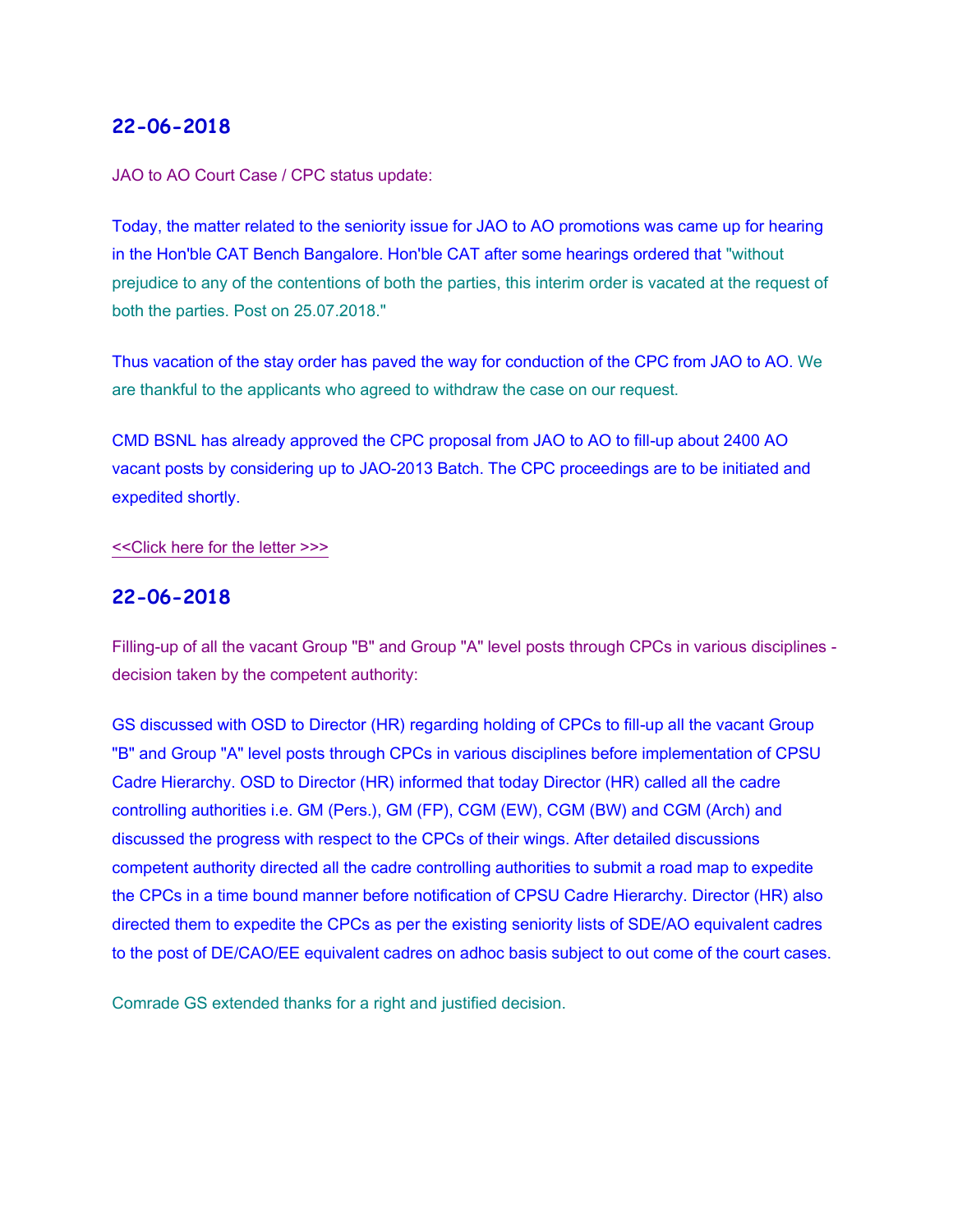CS & CP attended the development meeting called by CGM/CTD with all associations & unions. PGM/CFA/NWO-II, PGM/Plg & PGM/S&M were also present. CGM/CTD intimated though CTD has secured 3rd position on All India basis in terms of revenue,but the loss has increased from 331 cr.(last yr) to 416 cr. Only LL & EB sector has shown some ray of hope but mobile sec it is 35% down compared to last yr. Shortly 700 tower will be upgraded to 4G & 350 BTS in new sites will be installed. CTD has launched 3 attractive Combo Plans ( 199,299 & 491 ) for grabing more customers. In FTTH sec we launched 777 & 1277 unlimited plans.

Under Aishwarya Scheme we have realised 1.5 Cr in two months in current yr. We have to carry on this initiative. Already BSNL CO issued order to shift the payment of Take home Pay of all executives & non executives from the last day of the month. BSNL has a crunch of cash in flow.

In CTD we have to organise 20-25 Melas/Camps per area & DE/Extls has to generate new demands & retention of existing nos. by visiting Prospective customer's premises.

CGM also stated that TRAI drive test has rated BSNL as no.1 in GSM data speed (4 to 5 mbps download speed ) on the go.

**From our side we proposed** :

**BSNL can approach Universities & Govt Offices for having bulk connections of Mobile.** 

**BSNL can give advertisement stating new plans on the reverse of electricity/municipality bills.**

**We also proposed for mobile van tableau like other operators in the streets for ample advertisement.**

**We told to introduce BSNL app for the benefit of the subscriber especially the Tech savy new generation;**

**replacement of old paper core cable is extremely necessary.**

BSNLEU leadership when placed their proposal quoted that a fear psychosis is prevailing among the employees due to the attitude of CGM/CTD which may hamper the normal activity of CTD (it may be noted that AIBSNLEA/CTD has already written a letter in this regard earlier). In reply CGM stated that he has been working in CTD for more than last 2 yrs & has not done any harm to any employee. Only to motivate them he has to take this measure.

Some of other executives associations (whose leadership never took the pains of working in External section) proposed that telephone bills may be distributed to the subscribers by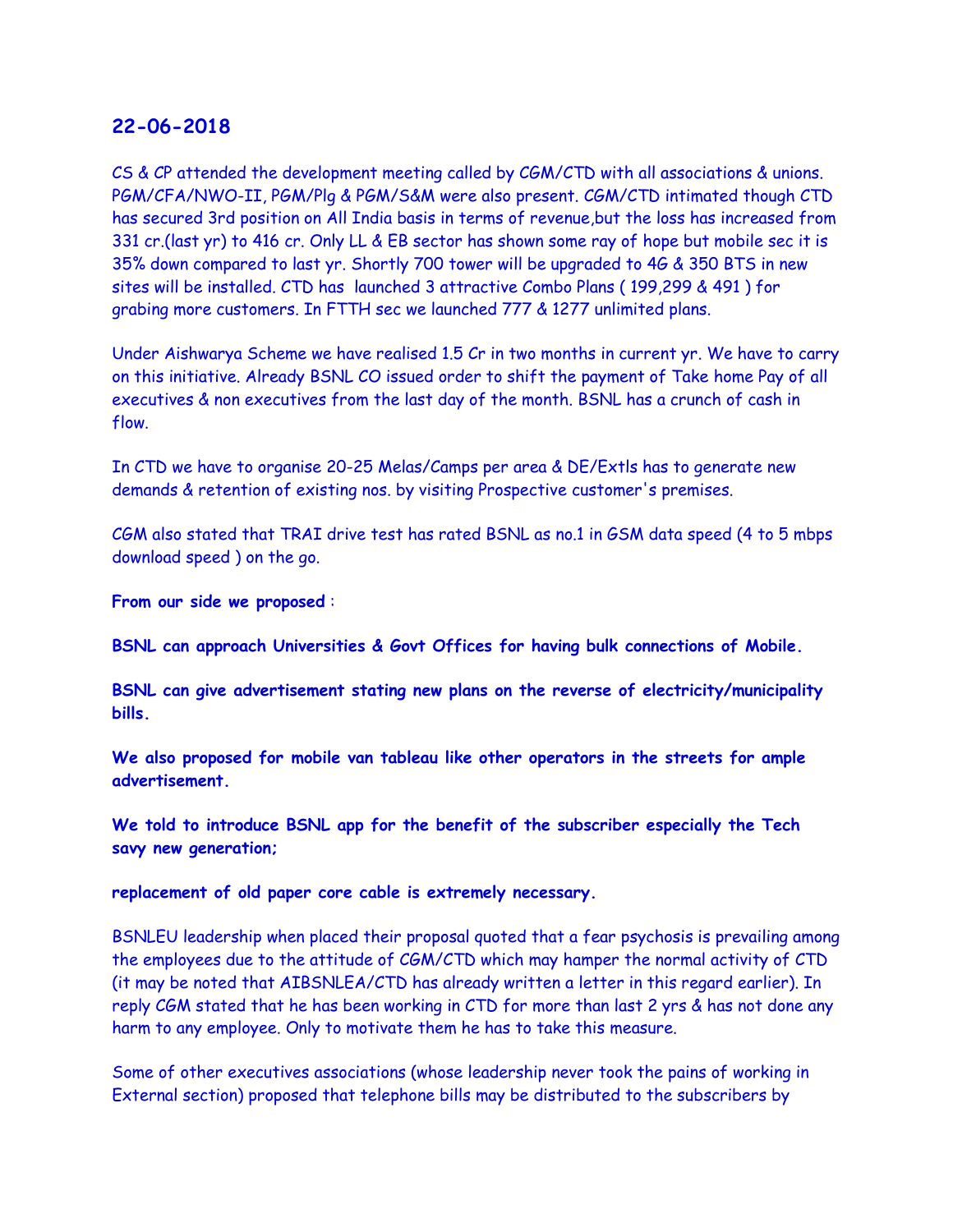External people. But CGM told that before implementing it a thorough discussion is required because as GM he introduced it in other circles in vain.

The meeting ended with assurance of wholehearted participation of our members for the development of CTD.

## **21-06-2018**

GS writes: **The GM (Pers.), BSNL Corporate office, regarding** 

Representation received from Shri Shyamal Munshi, HR No. 198400106, Calcutta Telephones regarding inclusion of his name in the list for consideration to DGM (T) (see letter)

# **21-06-2018**

Revised schedule for disbursement of Salary & staff remunerations to BSNL employees:

BSNL Corporate Office re-schedules the date of disbursement of "Net take home" to BSNL staff w.e.f. 01.07.2018 (Net take home for the month of June 2018). The revised dates are as under:

Group A: 5th of the following month and if 5th is holiday then the next working day.

Group B:1st of the following month and if 1st is holiday then the next working day.

Group C: ---- do ---------

Group D: ---- do ---------

[<<Click here for the letter >>>](http://www.aibsnleachq.in/SALARY.pdf)

# **21-06-2018**

Promotions from AGM to DGM in Telecom Wing:

BSNL Corporate Office reloads the letter dated 15.06.2018 wherein it was requested to forward screening committee reports and APARs of all AGMs working on regular basis with revised **Annexure** 

[<<Click here for the letter >>>](http://www.aibsnleachq.in/dpc_150618_2.pdf) [<<Click here for the list >>>](http://www.aibsnleachq.in/AGMS-19062018.xlsx)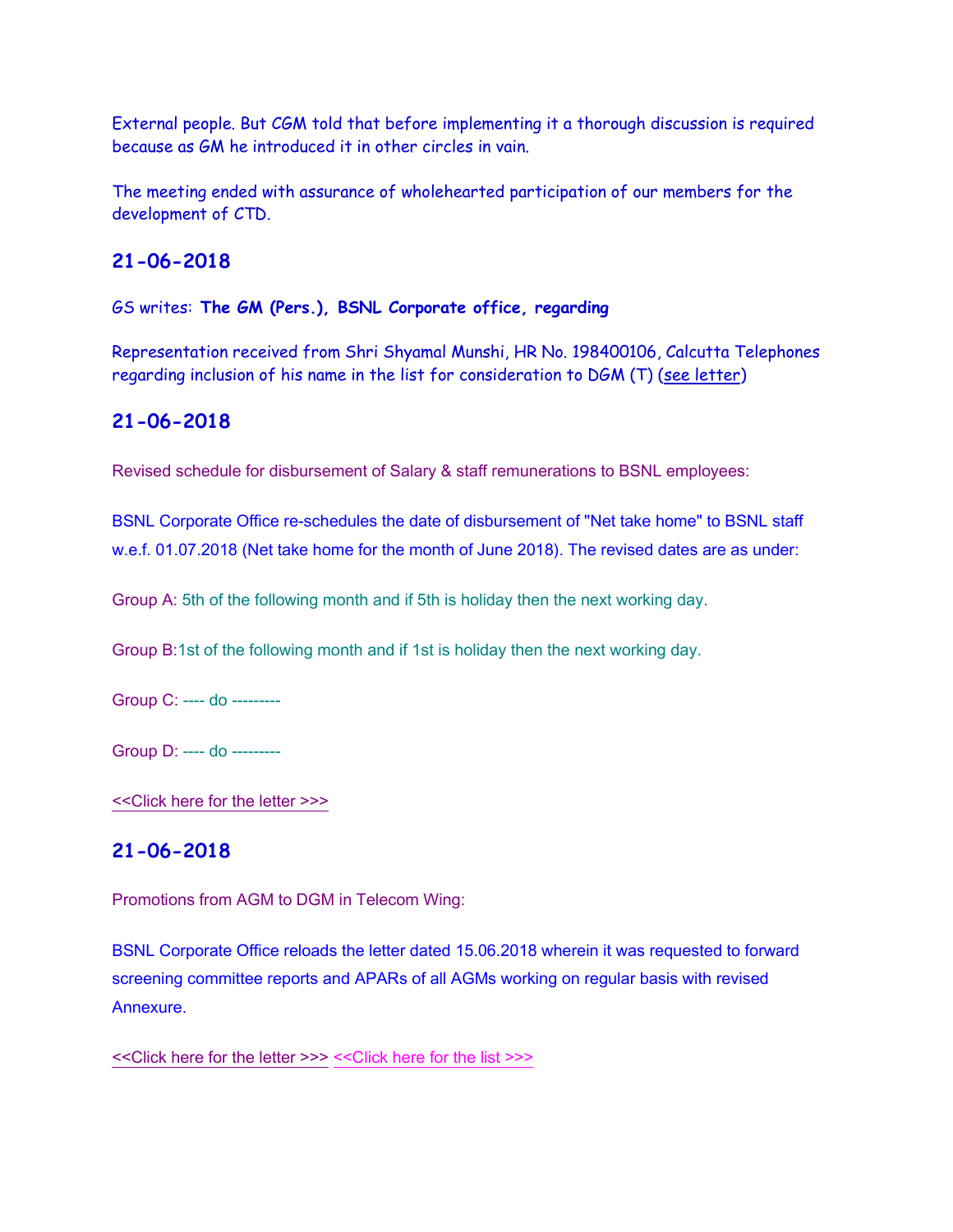All the Circle Secretaries are requested to kindly arrange to send the representation received, if any, in this regard to AIBSNLEA CHQ immediately for taking it up with DPC Cell for the corrections, if required.

### **21-06-2018**

Filling-up of all vacant Group "B" and Group "A" vacant posts through CPCs:

GS discussed with Jt. GM (Pers.) regarding the decision taken by the competent authority to fill-up all vacant Group "B" and Group "A" STS level posts through CPCs before implementation of CPSU Cadre Hierarchy. Jt, GM (Pers.) informed that tomorrow Director (HR) is holding a meeting to discuss and decide the action plan to fill-up the vacant Group "B" and Group "A" STS level posts.

AIBSNLEA has already requested CMD BSNL, Director (HR) and GM (Pers) to consider our above requests.

### **21-06-2018**

JAO to AO CPC status update:

It is reliably learnt that the CMD BSNL has approved the CPC proposal from JAO to AO to fill-up about 2400 AO vacant posts by considering up to JAO-2013 Batch. The promotion orders for JAO to AO will be issued subjected to withdrawal of the court case in the Hon'ble CAT Bench Bangalore. AIBSNLEA continuously pursuing the CPC process.

### **20-06-2018**

Vigilance clearance for considering executives for promotion to the grade of DE/AGM (T) on regular basis:

BSNL Corporate Office has called VC of 4226 executives of SDE (T) cadre for considering them for promotion to the grade of AGM/DE (T) from the office of CVO vide letter dated 08.06.2018. BSNL Corporate Office now circulates the list for getting any errors / omission / addition / deletion / correction of this data.

[<<Click here for the letter >>>](http://www.aibsnleachq.in/DPC_190618_5.pdf) [<<Click here for the list >>>](http://www.aibsnleachq.in/dpc_190618_1.xlsx)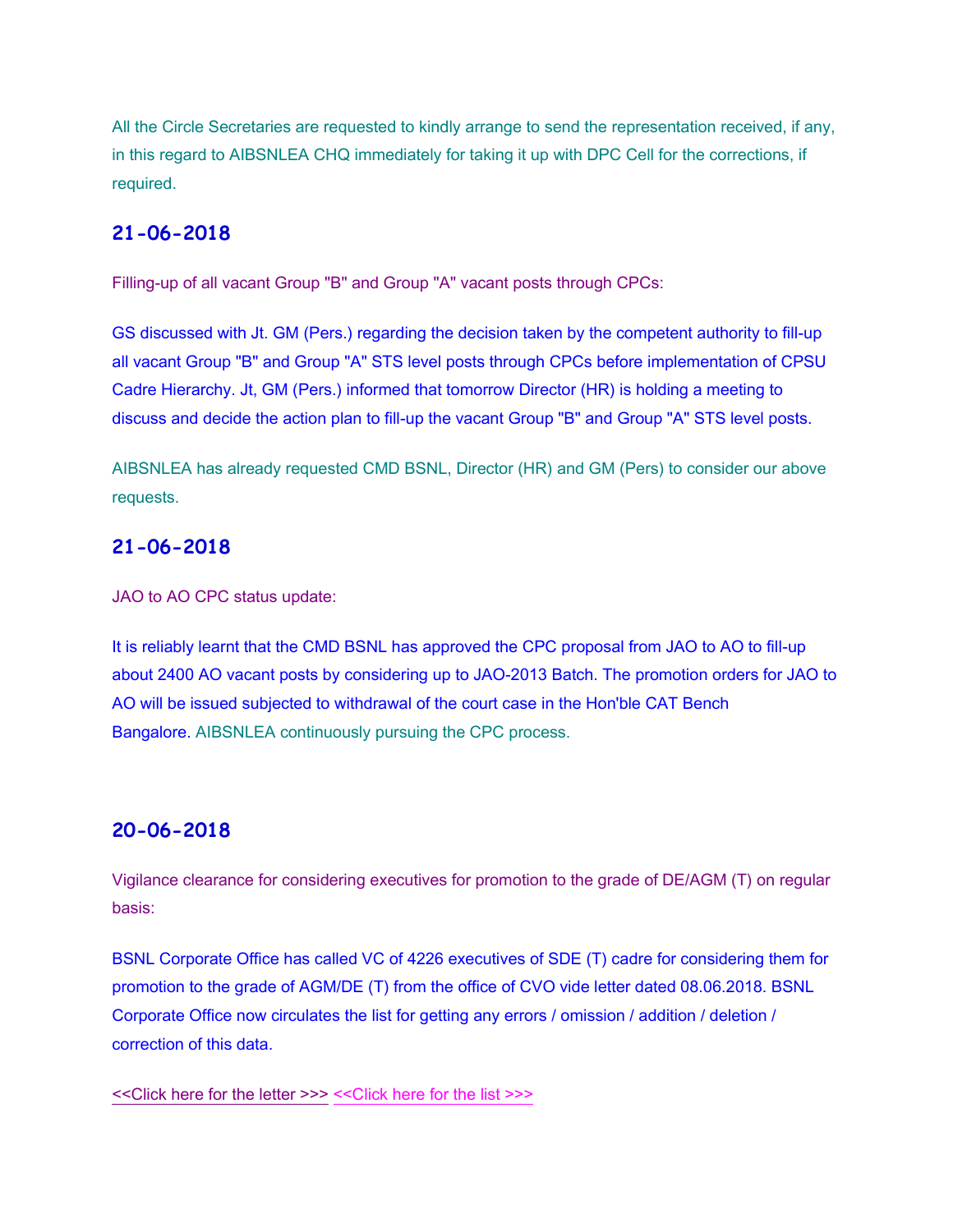BSNL Corporate Office further intimated that the process for e-DPC from List No. 8 will be considered in due course.

All the Circle Secretaries are requested to kindly arrange to send the representation received, if any, in this regard to AIBSNLEA CHQ immediately for taking it up with DPC Cell for the corrections, if required.

### **20-06-2018**

#### **Media News:**

**State-run BSNL to launch 5G services together with telcos worldwide**

*"BSNL will launch 5G services the same day as their launch globally," BSNL Chief General Manager Anil Jain said.*

[<<Click here for the complete news>>>](https://telecom.economictimes.indiatimes.com/news/state-run-bsnl-to-launch-5g-services-together-with-telcos-worldwide/64647443)

### **20-06-2018**

Timely completion and proper maintenance of APAR and communication of all entries to executives for fairness and transparency in public administration under Telecom Finance of BSNL:

BSNL Corporate Office once again requested to arrange to forward the APARs of all Telecom Finance Executives up to the period ending 31,03,2017 immediately. It has been reported that APARs of 638 Executives up to 16-17 is still awaited desipte issuance of the reminders on 26.11.2016, 16.06.2017, 01.09.2017, 27.10.2017, 27.12.2017, 08.02.2018 and 06.06.2018.

#### [<<Click here for the letter and list>>>](http://www.aibsnleachq.in/Pending%20APAR.pdf)

All the Circle Secretaries are requested to kindly arrange to sent the requisite information to BSNL Corporate Office at the earliest.

### **19-06-2018**

**Today 18 06 2018 in response to our letter to CGM CTD with copy to Dir(HR) & GS CGM called me over phone at about 12 noon. The initial reaction of CGM was that he is in receipt of the letter and he asked why letter is written without discussing the issue with him. He further said this time he is honuoring the letter, but next time he will send back the letter without giving any cognizance. He suggests that we must talk to him before writing any such letter. He further mentioned that whatever is being done is as per instruction of CMD and he will not learn rules and regulation from the Association.**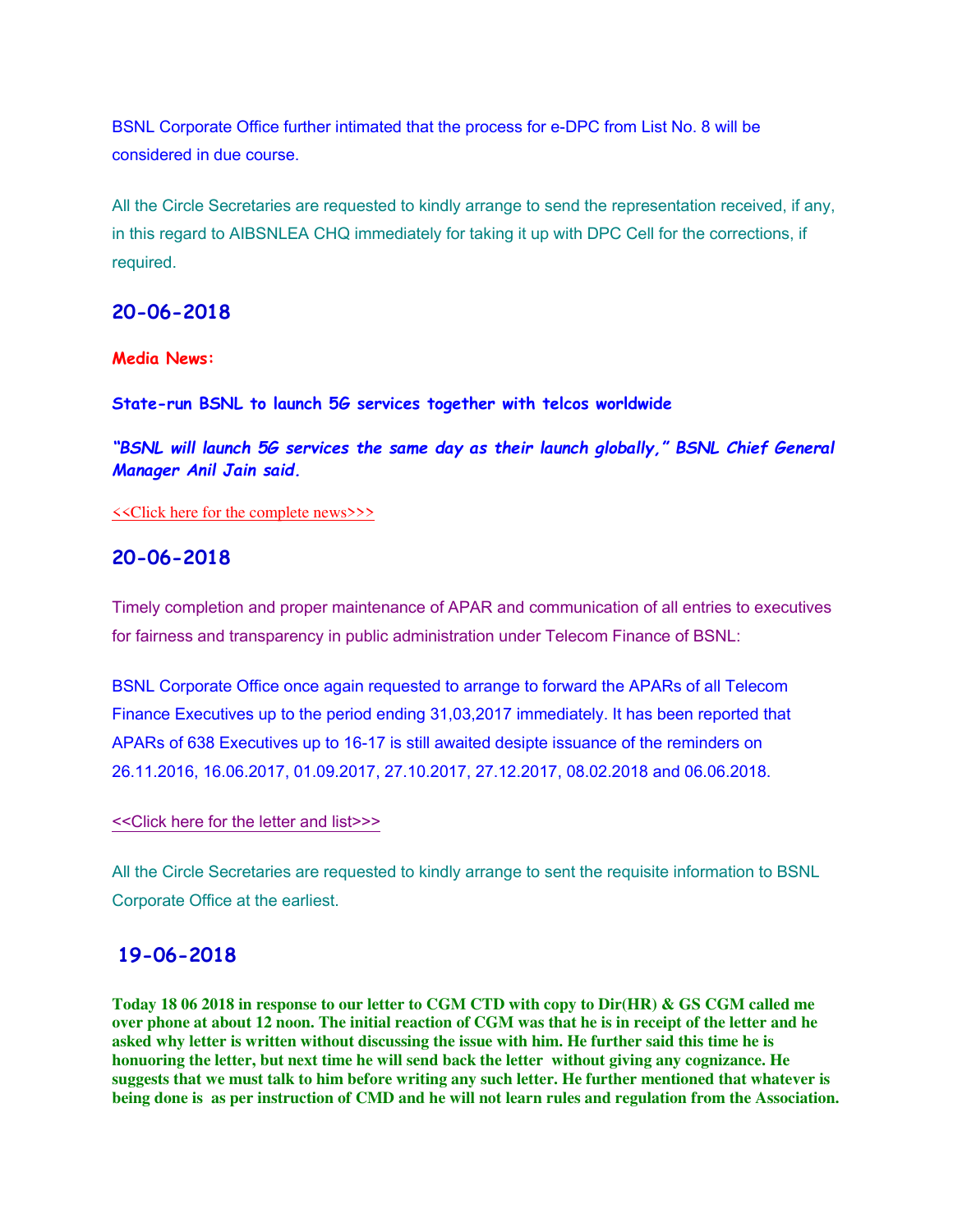**He emphasized that such letters will spread the negativity. Only AIBSNLEA is protesting the actions while other associations and unions are appreciating the actions and there by speaking positivity. He also alleged that we are trying to cover our member's inefficiency. While discussion he even questioned my performance as DE regarding collection of dues and retention of TD lines.**

**I politely replied that AIBSNLEA doesn't believe in negligence of duty and negativity. All the Accounts people who are doing commendable job are all our members.Our engineering members are also involved in discharging their duties with responsiblity and devotion against all odds. We only protested the illegitimate use of dies non and humiliation faced by the executives in the meetings. I also told why all the workloads of different jobs like retailer visit,franchisee SIM cell,collection of dues always given to CSC and external section.Why transmission and CMTS executives are excluded from these kind of jobs.Why exchange/DSLAM failure due to fibre cut and transmission issue are not restored in a time bound manner? He avoided the reply and suggested that the external units should submit a report calculating the loss for such disruptions.**

**Again I politely remind him that we are neither against the discipline imposition nor spreading negativity, rather,we always work hard and motivate our members to work for the development of CTD.But,we do not like to lose our dignity which we earned by serving in the department in a prolonged career. Present situation is demotivating the executives which is not acceptable to us.He said we should not accuse him personally, I replied in nowhere in that letter anybody is personally accused, only the repressive behaviour of the administration is being objected. At last he again reiterated that before writing any letter we should visit him and tell our grievances.And if any executive feels any problem he may go on leave.**

**The telephonic conversation lasted for about 15 minutes. Comrades, we feel the purpose of writing the letter has been achieved and we also consider the discussion as a positive consequence of the protest letter written by our mighty Association. What is painful is that the leaders of the other association are not projecting true feeling of their members to the management, but if CGM has to be believed, they are projecting the opposite picture to him. May be they are all afraid and doing so to please CGM. They should remember that as leaders they are duty-bound to serve their members not the management.**

**We can assure all executives that AIBSNLEA CTD will always rise to such occasions in any case of humiliation and unjustied steps taken by the Administration and will never be cowed down, come what may.**

 **CS AIBSNLEA CTD**

### **18-06-2018**

The list of SCF quota SDE for CTD candidates [\(see list \).](http://aibsnleawb.org/SCF%20list.xls) List of candidates qualified but vig.cleareance pending ( [see list \)](http://aibsnleawb.org/SCF_VIG%20list.xls)

Endorsement order of CTD (see [list 1,](http://aibsnleawb.org/jto%20to%20sde(scf)11.pdf) [list 2 &](http://aibsnleawb.org/jto%20to%20sde(scf)22.pdf) list 3)

Joining of newly promoted SDEs in ERP: It is reported to CHQ that some Circles joining through ERP to newly promoted SDEs finding problems. Com. GS discussed the matter with the concerned Officer in Pers. Cell, BSNL Corporate Office, New Delhi and they explained that so far staff no. of newly promoted LDCE quota and SCF Quota have not been finalized. They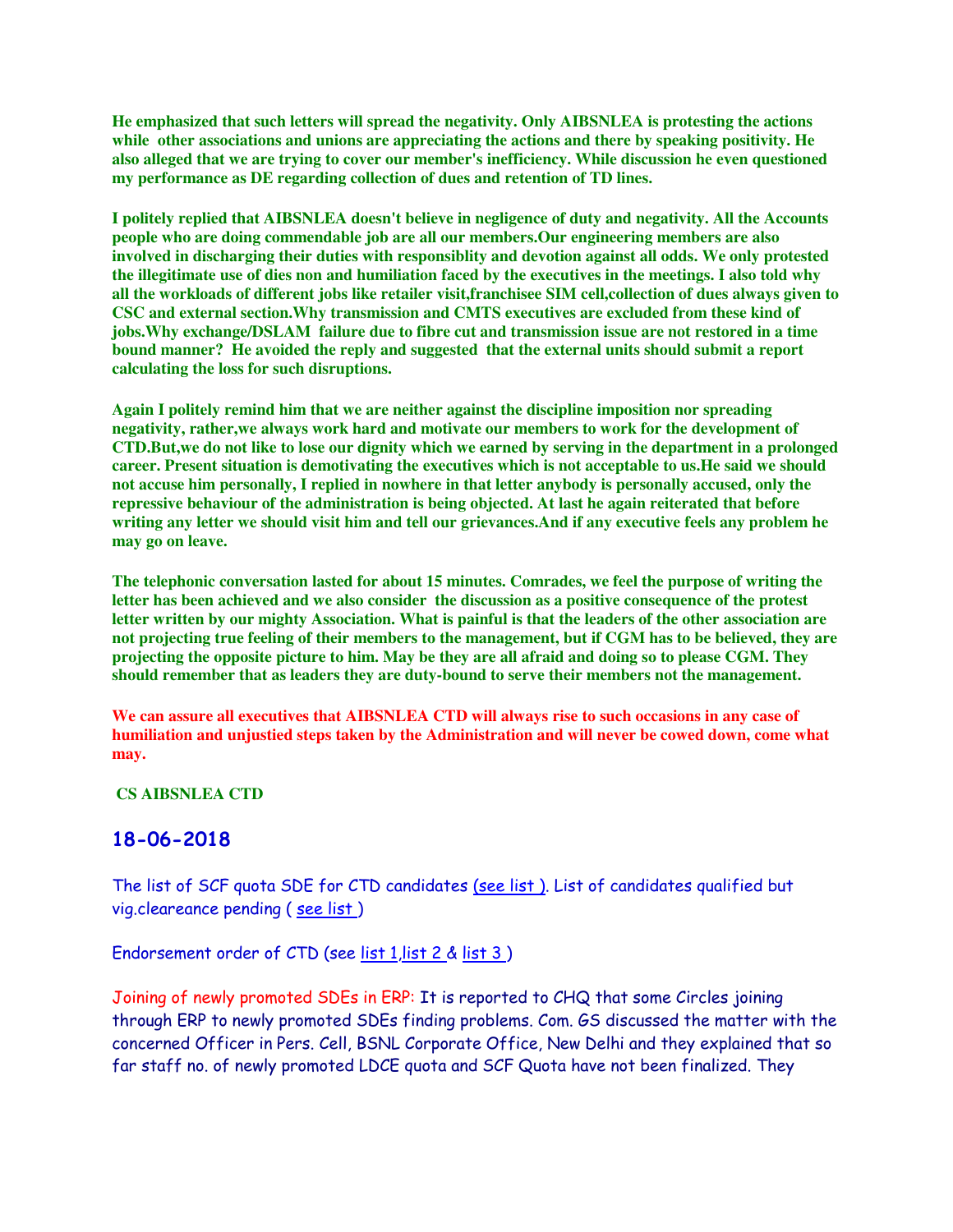suggested that these newly promoted SDEs should submit HRMS no. instead of staff no. in their joining in ERP so that their joining will be accepted.

### **15-06-2018**

Pers Cell of BSNL Corporate Office, New Delhi issued order regarding Implementation of the Hon. HC Kerala Order dated 05.06.2018 [<<<<Click here for order>>>>](http://www.aibsnleachq.in/kerala-high-court-order.pdf)

## **15-06-2018**

Congratulations!! AIBSNLEA's untiring and persistent efforts yielded result in getting released Promotion orders of JTO (T) [3139 nos.] to the grade of SDE (T) in B.S.N.L against 67% seniority-cum-fitness quota (Promotion quota) - ....

<[<<<Order copy>>>>.](http://www.aibsnleachq.in/Promotion_order.PDF)... [<<<<Annexure-I>>>](http://www.aibsnleachq.in/Annx_I_Part_1_Fit%20Cases.PDF) [<<<<Annexure- II>>>](http://www.aibsnleachq.in/Annx_I_Part_II_Fit%20Cases.PDF) [<<<In .xls Format>>>](http://www.aibsnleachq.in/JTO_SCF_PROA_180615.xlsx) [<<<<Annexure-](http://www.aibsnleachq.in/Annx_II_VC_Pending%20Cases.PDF)[III>>>](http://www.aibsnleachq.in/Annx_II_VC_Pending%20Cases.PDF) [<<<In .xls Format>>>](http://www.aibsnleachq.in/JTO_SCF_PROB_Vc_180615.xlsx)

AIBSNLEA is thankful to CMD, BSNL, Director (HR) BSNL Board, GM (Pes.), GM(SR), GM(CLO), Jt. GM (Pers), OSD to Director (HR), BSNL Board and all concerned Pers. Cell Staff for issuing the above promotion orders..

**AIBSNLEA/CTD expresses our heartfelt gratitude to CHQ & our beloved GS for this achievement.Thus an agony of almost 2 decades of the members seems to come to an end.Hope,other promotion orders in the pipeline also will be issued soon under his active persuasion.**

## **15-06-2018**

Dear Comrades!!! GM (Pers) with his full team is sitting in office to expedite CPC work and posting orders on promotion from JTO to SDE(T). He has assured to issue promotion order today itself. Pl wait for some time. :Prahlad Rai GS

Dear Comrades !!! I am continuously discussing with GM (Pers), Jt. GM (Pers), AGM (Pers) for issuing JTO to SDE promotion order. Promotion orders will be issued today itself late night pl.:Prahlad Rai GS

## **15-06-2018**

JTO(T) to SDE(T) SCF Quota Promotion Orders:

GS discussed with GM(Pers.) regarding issuing of promotion orders from JTO(T) to SDE(T) SCF Quota. GM(Pers.) mentioned that the DPC work is being expedited today itself and efforts are being made to take the approval of Director (HR) so that promotion orders are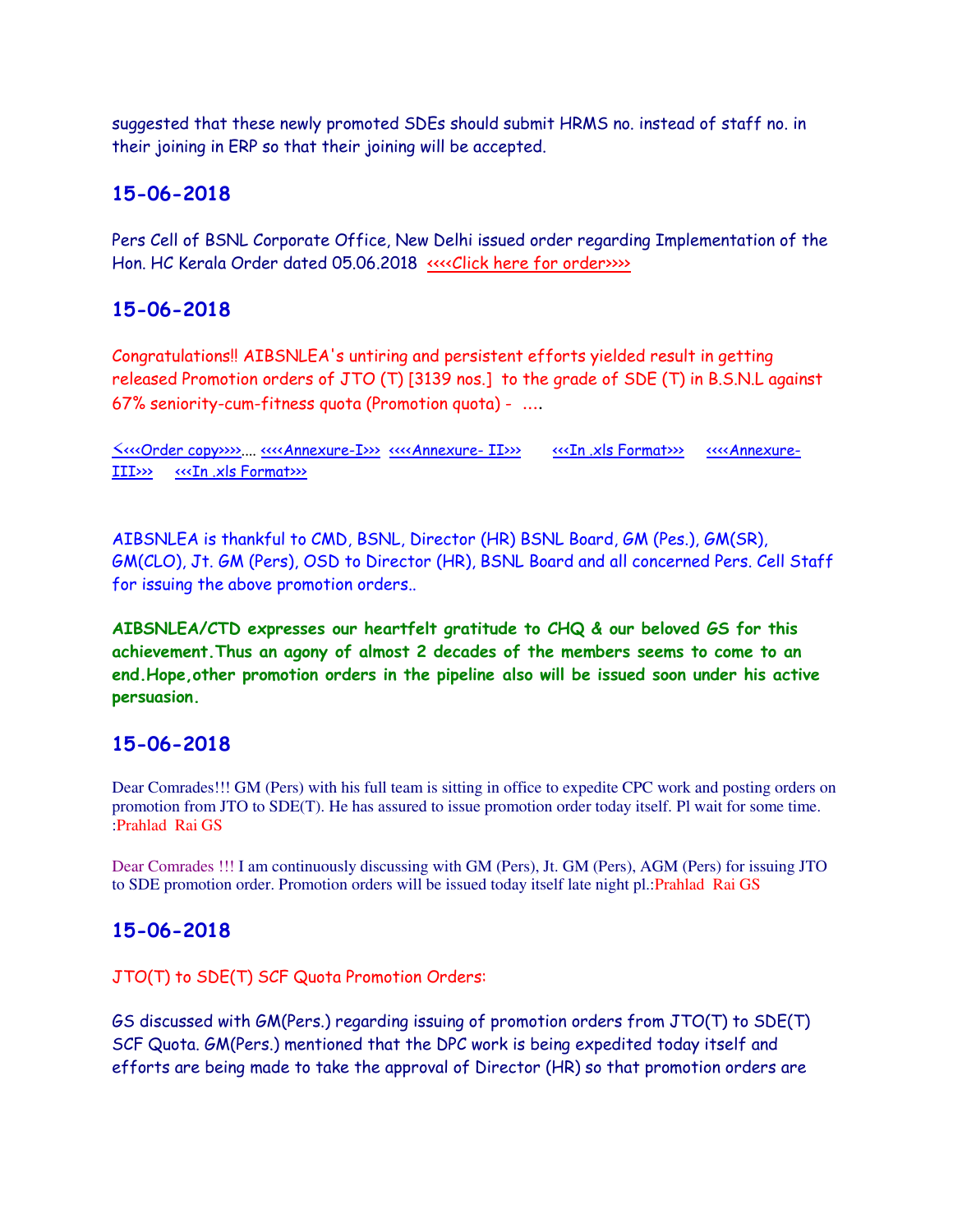issued today. We are expecting that  $JTO(T)$  to  $SDE(T)$  SCF quota orders will be issued today itself. As soon as the promotion orders are issued, the same will be updated on CHQ side.

# **15-06-2018**

AGM to DGM promotions in Telecom Engineering Wing:

BSNL Corporate Office calls list of AGMs (Regular) working as on date & Screening Committee reports for preparation of e-DPC.

[<<Click here for the letter >>>](http://www.aibsnleachq.in/DPC-01_15.06.2018.PDF) [<<Click here for the list>>>](http://www.aibsnleachq.in/AGM-Regular15062018_FOR%20UPLOAD.xlsx)

All the Circle Secretaries are requested to kindly arrange to sent the requisite information to BSNL Corporate Office at the earliest.

# **14-06-2018**

A delegation consisting of CP,CS,OS(E) & FS met DIR(HR) and handed over a memorandum[:\(](http://aibsnleawb.org/DIR(HR)140618.pdf)  [see here\)](http://aibsnleawb.org/DIR(HR)140618.pdf)

A discussion took place in a congenial atmosphere.Madam told that we can expect all the DPCs to be materialised within this month,but 3rd PRC is not expected very soon because DoT,when asked to prepare cabinet note for relaxation of affordability clause,again sent a letter to BSNL asking about the total expenditure for this including non executive wage revision and source of meeting this huge amount.Madam told that only answer is amendment of BSNL Pension contribution on actual Basic Pay.Hon'ble MOS(C) is also sympathetic to this demand.When asked about Tower Company Madam told BSNL Management is not thinking over it at this moment.

But she alarmed that a very crucial time is ahead of BSNL,within next one year we are going to face a severe financial crunch .Salary, Medical etc might be affected.We all must try to increase the revenue of BSNL heart & soul.

She informed that BSNL is going to launch 4G service soon



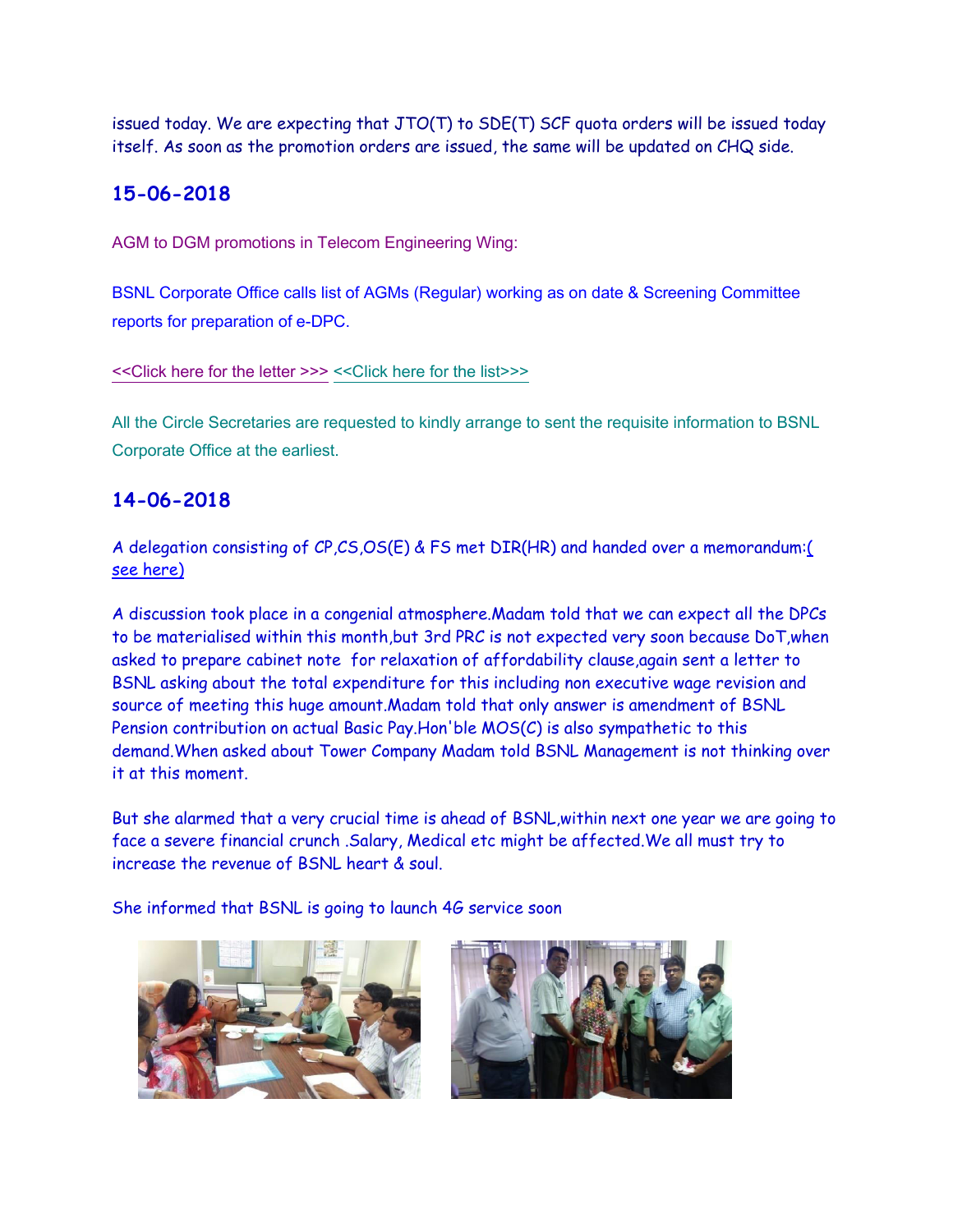We also discussed some problem related to CTD & All India as below:

**1**.**Standard pay scale with benefit up to E6 scale.**

**2.Immediate implementation of following awards which are already accepted by BSNL Management committee:**

 **i) Restructuring of AD(OL) scale, ii) E1+5 increment for JAO 2013 batch iii) Conversion of 50% quota of CAO vacancy (like in case of DEs)**

**3. Case of Sri Kandrudas Bhagat PS regarding EPP** 

**4. Creation of additional post of DGM(Finance) in CTD** 

#### **5.Some Transfer Cases: Request transfer of i)** Mr. Biswajit

Bandyopadhyay,AO(Gangtok/WBT) to CTD, ii)Sri Tarun Mondal AO (NETF)/Guwahati has completed his hard tenure months back,yet to be released to return to CTD.We,request before your kind self that immediately ERP release may be done for the sake of his compelling health ground & family situation. iii) Request of issuance of cancellation/retention(for 1 year) of Transfer order in favour of Mr. Tapan Kumar Banerjee, DGM(F)/CTD may kindly be considered.

**6**.**Settlement of Pay fixation as well as Arrears in respect of JAO 2010 Batch**

**7.Sanction of special CL for Circle and Branch leadership of AIBSNLEA.**

**Madam patiently heard all the cases & assured to settle at the earliest.**

### **14-06-2018**

**CS writes a protest letter to CGM/CTD regarding autocratic & repressive attitude of CTD/Administration: [\(see letter\)](http://aibsnleawb.org/CGMLetter140618.pdf)**

### **14-06-2018**

JTO to SDE (T) promotions under SCF quota – Status update

AIBSNLEA's consistent efforts yielded results as the JTO to SDE (T) promotions orders under SCF quota numbering around 3,200 wherein JTOs recruited in the year 1999 may be covered are expected to be issued by tomorrow after getting the approval from the competent authority.

AIBSNLEA tried to get filled up all vacant 10,000 posts of SDE (T) but the Management took a decision to fill-up only 3,200 posts with respect to the LDCE conducted for the year 2009-10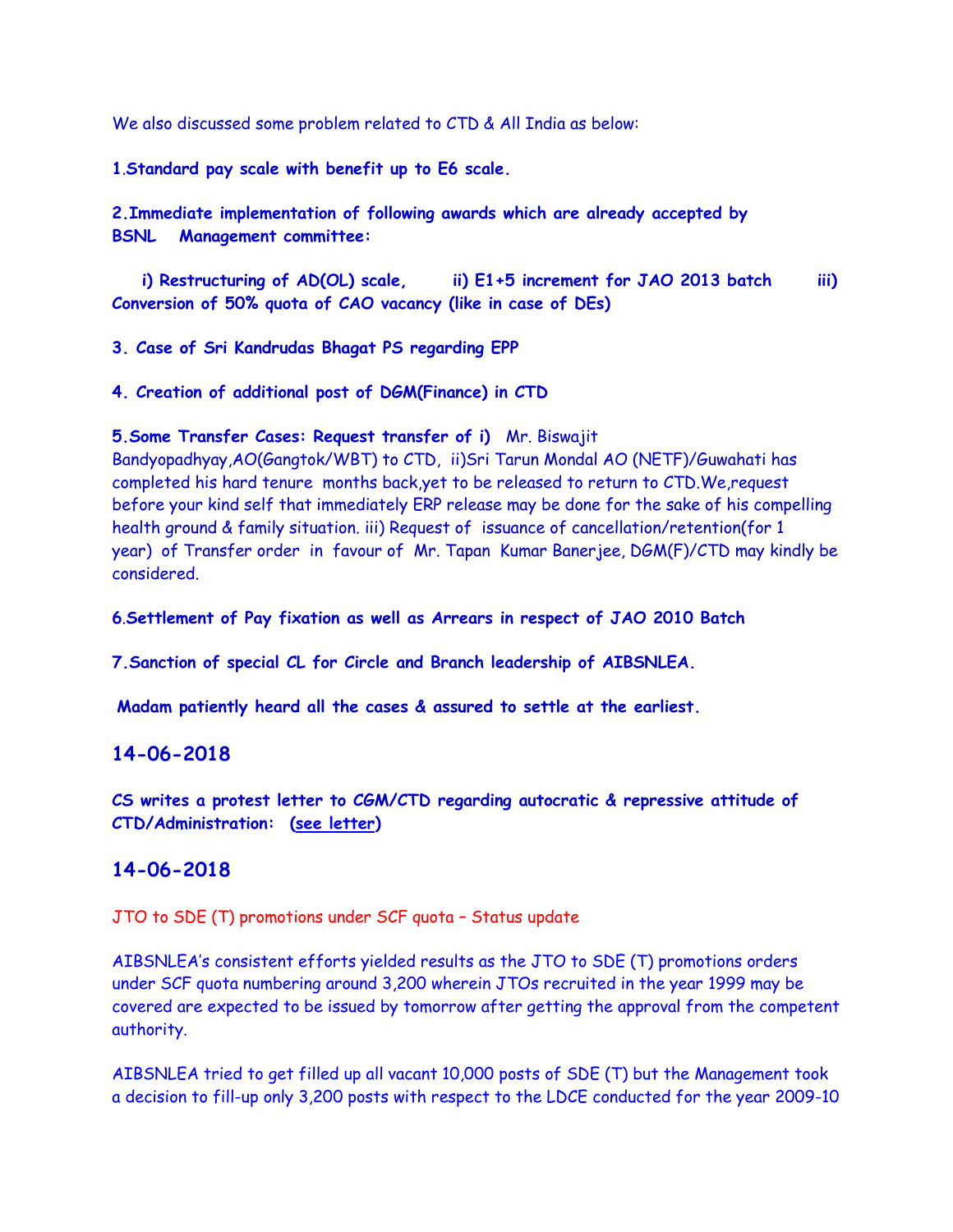and 2010-11 and rest of the vacancies they considered as under dispute and therefore left it. We will continue our efforts to get filled-up all these vacant posts.

### **14-06-2018**

AO to CAO Promotions:

**GS writes to Shri Anupam Shrivastava, CMD, BSNL regarding our submissions for utilization of 50% MT Quota Posts in Accounts Wing to the Seniority Quota Posts of CAOs for giving promotions on adhoc basis in view of acute stagnation in the Cadre of Accounts Officers.**

[<<Click here for the letter >>>](http://www.aibsnleachq.in/CMD_CAO_180614.pdf)

### **12-06-2018**

JTO (T) to SDE (T) Promotions:

BSNL Corporate Office intimates that till date gradation particulars are not received from thirteen circles viz A&N, AP, BH, BRBRAITT, CG, ITPC, MH, NCNGN, NE-II, NETF, NTR, STR and UP (W)

[<<Click here for the letter >>>](http://www.aibsnleachq.in/P-II-05_12.06.2018.PDF)

Further, BSNL Corporate Office also intimates that the vigilance clearance in respect of JTOs is received from A&N, BH, BRBRAITTC, BSNLCO, CG, CHTD, HP, HR, JKD, KRL, KTK, MP, NE-I, PB, STP, UKD, UP (E) and UP (W) circles only

#### [<<Click here for the letter >>>](http://www.aibsnleachq.in/P-II-06_12.06.2018.PDF)

All the Circle Secretaries are requested to kindly bestow their personal efforts for submission of the desired information to the BSNL Corporate Office at the earliest.

### **11-06-2018**

**Core Committee Members meeting with CMD BSNL:**

**CMD BSNL called a meeting of the core committee members of all Unions and Associations wherein Comrade GS along with core committee members i.e. GS.BSNLEU, GS/NFTE and GS/SNEA attended the meeting. CMD BSNL mentioned that joint efforts of BSNL Management and all employees are required to increase the revenue of BSNL.**

**CFA segment: He mentioned that Broad-band connections surrender is taking place due to speed limit constraints and FTTH growth is also not much. He further mentioned that we should explain the customers that Broad-band copper market is not for speed, it is for download wherein maximum 2Mbps**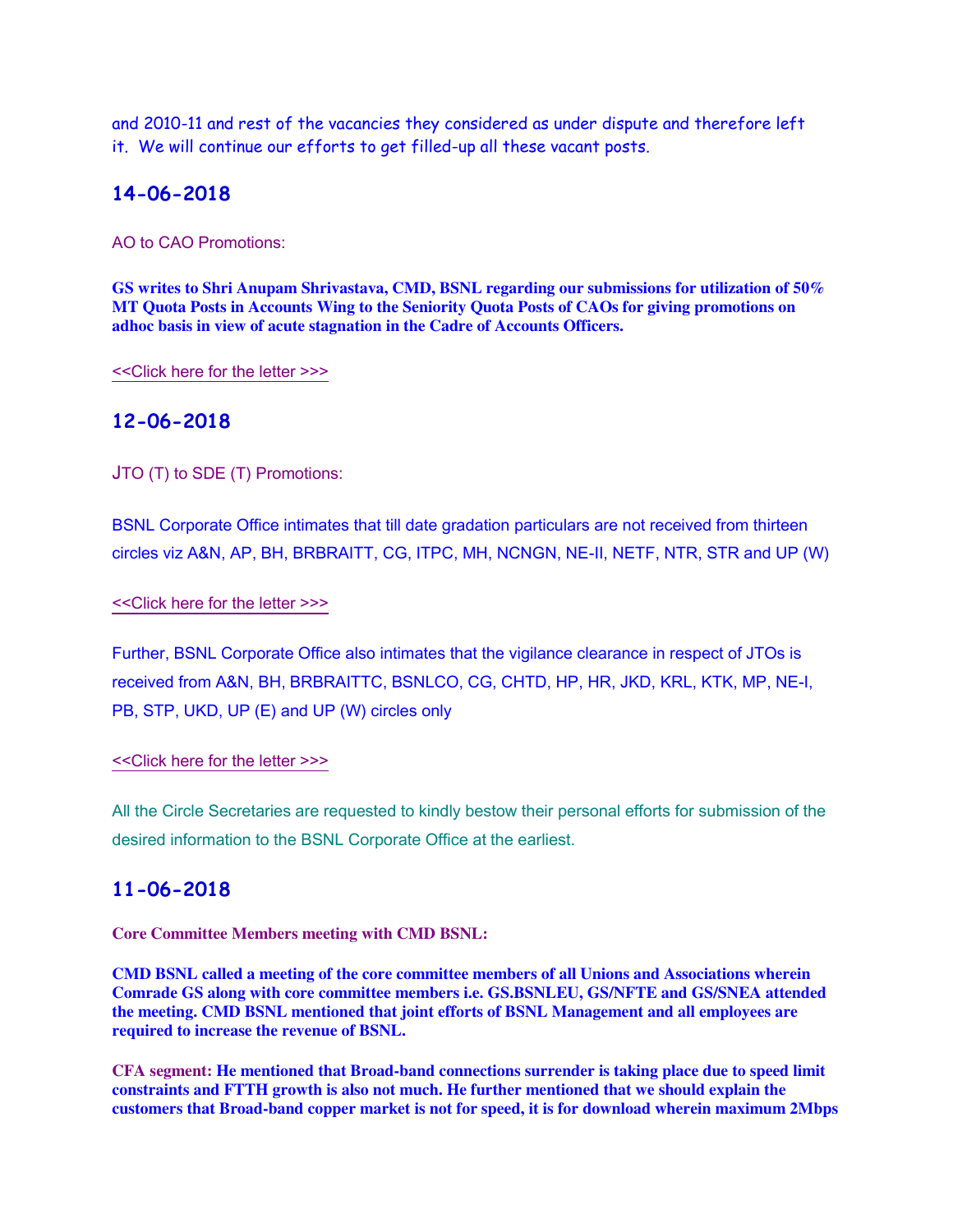**to 20Mbps. The tariff under Rs. 99 Plan 70 GB down load is available for speed purpose Mbps Plan through FTTH should be recommended wherein the Exchange to Subscriber premises wireless network is being created on revenue sharing basis through channel partners immediately. CAPEX will be arranged to have our own wireless system.**

**Cable TV operators (Local TV) are also facing threat from JIO and now we will make them cannel partner on 50:50 revenue sharing basis. In this manner the Brad band target has now been increased to 20 times.**

**CM Segment: CMD mentioned that in CM segment 40% revenue has gone down which has affected cash flow. The main reason is that BSNL don't have 4G spectrum and metro cities lie Delhi & Mumbai. Now BSNL decided to deal directly with retailers along-with franchises. The commission will be paid 12% whereas Reliance JIO is giving 9% and Airtel 5%. Proper monitoring system on retailers is very much required. Recently BSNL has signed an MoU with Patanjali Group and now offering a special plan of Rs. 144 with unlimited voice, 1.5GB data per day to all Patanjali card holders. Through this we should capture the market.**

**EB Segment: CMD informed that last year our revenue growth was positive in this segment by providing maximum lease line circuits after 7-8 months JIO is also entering in this field. To compete**  with now BSNL officers have to leave their rooms and go for marketing. And this moment is **known"KAMRA CHODO - Leave the Rooms". In this manner, CMD clarified that BSNL has to increase its revenue without depending on Govt support. At this stage, we can not ask Govt support in view of the implementation of 3rd PRC. We assured to discuss the matter and mobilize the employees in this regard.**

**Incentive to BSNL employees and BSNL pensioners: CMD informed that we are finalizing an incentive scheme under Marketing Cell to the BSNL employees and BSNL pensioners for selling the BSNL brands and to become channel partners.**

## **11-06-2018**

Congratulations! BSNL CO issues clarification on applicability of E6 IDA pay scale up-gradation under EPP to Gr. B absorbees working as DGM on adhoc basis:

AIBSNLEA's consistent efforts yielded results in getting released a clarification from BSNL Corporate Office that the Group "B" abosrbess working as DGM on adhoc basis (availing E5 pay scale) shall be eligible for consideration of time bound pay up-gradation to E6 scale under the EPP if otherwise eligible on the same consideration as being done for other executives.

[<<Click here for clarification >>>](http://www.aibsnleachq.in/EPP-E6-Clarification_11.06.2018.pdf) 

## **11-06-2018**

We deeply mourn the untimely sudden demise of the elder son of Com. Joydeb Sammader , Br.President of TBZ Br. now posted at West Bengal Circle as DGM(F). Com. D MUKHERJEE, Br. President Central Branch, Com. Kamal Poddar , Com. Anup Roy from ITPC & Com. Somnath DasGupta from Telephone Bhaban Br. were present at the funeral.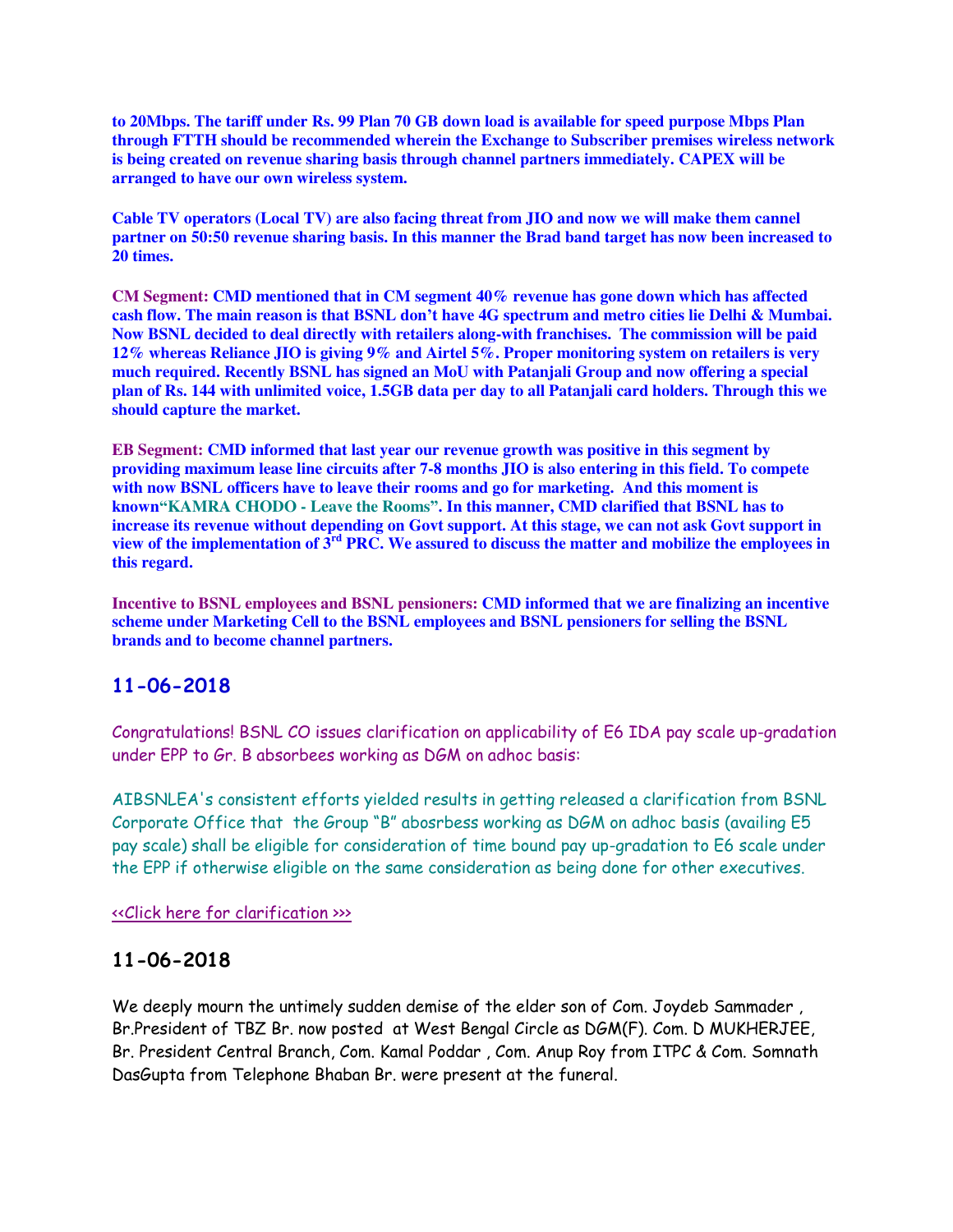We pray that the departed soul may rest in peace.

### **08-06-2018**

GS writes: to **The CMD,** BSNL regarding our submissions for **promotion from JTO (T) to SDE (T) under SCF quota consequent upon judgment of Hon'ble High Court of Kerala**.

[<<Click here for letter>>>](http://www.aibsnleachq.in/CMD_SDE_08062018.pdf)

### **07-06-2018**

Online Form for redressal of grievances of retired employee of BSNL:

AIBSNLEA and AIRBSNLEWA's combined efforts yielded results in opening of a grievance redressal cell for retired employee of BSNL under the SR Cell of BSNL Corporate Office. Now the grievances may be filed by the retired employees online through the lin[khttps://goo.gl/forms/PI5OasDWWYsulgus2.](https://goo.gl/forms/PI5OasDWWYsulgus2) On clicking the link, a form will be opened. Details are to be filled in Section-2 (Personal Details) and Section-3 (Grievance Details). Most of the questions are to be answered with multiple choice and check boxes/drop-down options. Some of the questions are mandatory. Forms can be filled through mobile or laptop/PC.

The grievances shall be referred to the concerned cell of Corporate Office and Circles by GM (SR), the nodal officer. All concerned should take prompt action on receiving the mails from the Grievance Redressal Cell i.e. SR Cell of Corporate Office. The closure of the complaints/grievance shall be monitored by SR Cell.

We are thankful to CMD, BSNL, Director (HR) and GM (SR) for facilitating the pensioners for the redressal of their grievances.

## **06-06-2018**

Implementation of Hon'ble Supreme Court Judgment dated 12.12.2017 in CA No. 392 of 2017 - BSNL Corporate Office issues further orders:

- 1. Officers retained as DGM Level «Click here for letter»
- 2. Officers reverted to AGM Level «Click here for letter»
- 3. Officers reverted to SDE Level «Click here for letter»

4. Officers reverted to SDE Level (Ineligible Executives) [<<Click here for letter>>>](http://www.aibsnleachq.in/412-03_4.pdf)

## **06-06-2018**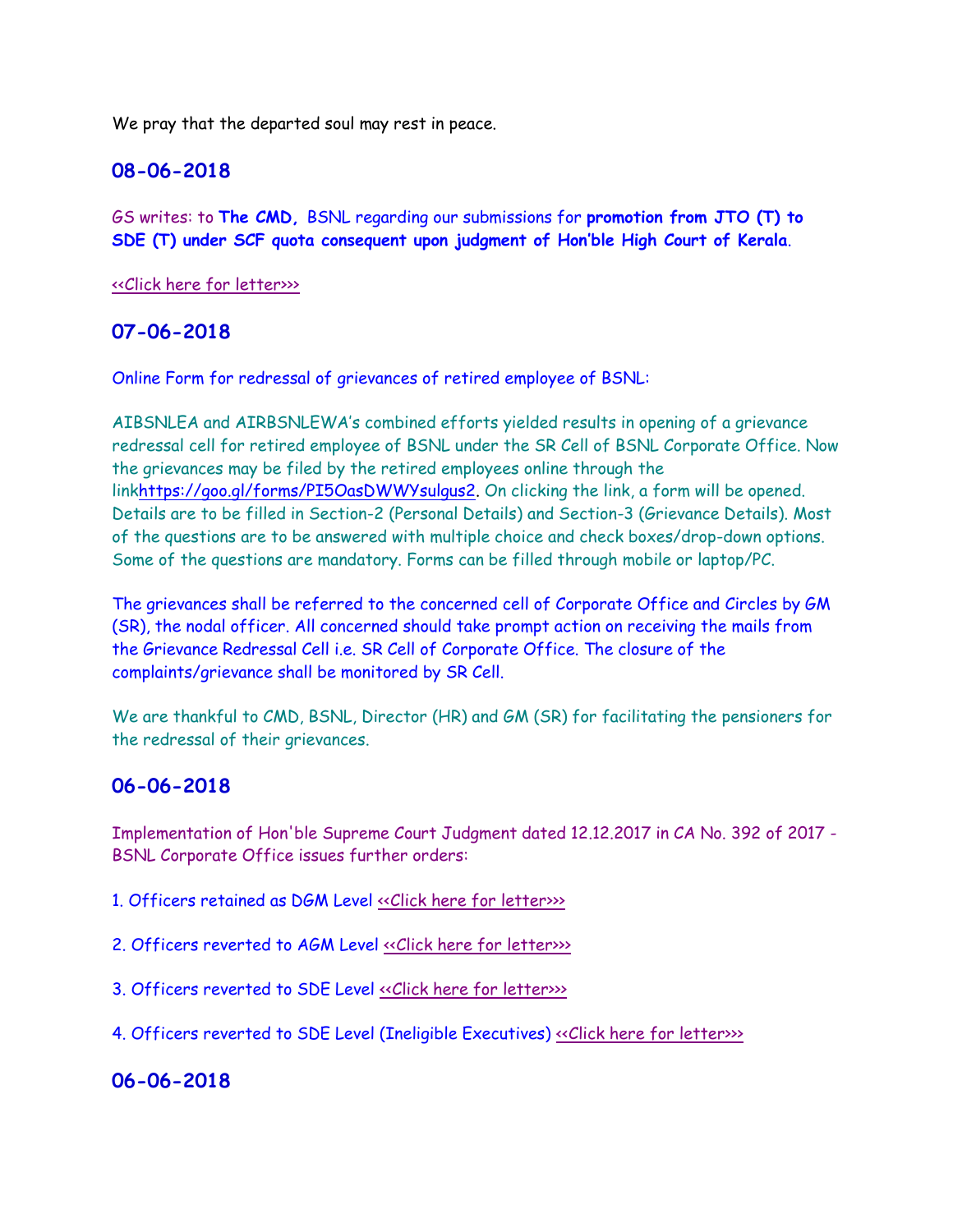Revised seniority list 147 LDCE passed executives of TES Gr. "B" equivalent to SDE (T):

BSNL Corporate Office revises the seniority list 147 LDCE passed executives of TES Gr. "B" equivalent to SDE (T). «Click here for letter»

## **06-06-2018**

Judgement dated 05.06.2018 in OP(CAT) No.45/2015 on the files of Hon'ble High Court of Kerala:

The judgement in the above case along with other connected cases was pronounced by the Division Bench of the Hon'ble High Court comprising Hon'ble Mr.Justice. C.T Ravikumar & Hon'ble Mr.Justice. K.P.Jyothindranath on 05.06.2018 when AIBSNLEA counselor Advocate Benny M John appeared on behalf of AIBSNLEA, the 16<sup>th</sup> respondent.

The prima facie understanding regarding the judgment is as follows:

\* The main findings of the Tribunal were not interfered by the Court.

\* The final eligibility list is to be prepared within 6 months and provisional promotions can be done on a 1:1 ratio equally from the senior most promotees and senior most direct recruitees.

\* It seems some contrary observations and directions in the judgment and the same can be detailed only on receipt of the certified copy of the judgement.

AIBSNLEA has applied for the certified copy of the judgement and the same will be shared on receipt.

## **04-06-2018**

### **Misleading information by AIGETOA against AIBSNLEA posted on their website dated 30.05.2018.**

AIGETOA in their website as updated on 30.05.2018 the GS AIBSNLEA falsely indicated AIGETOA name about the Allahabad court case and un-necessarily bothered Director (HR) for the reasons best known to him. This update on AIGETOA CHQ website is false and un-called for a responsible Association without verifying the facts. The fact remains that AIBSNLEA CHQ Office Bearers had meeting with Director (HR) in the presence of GM (Pers.) and demanded to issue JTO to SDE (T) SCF quota promotions also since these JTOs are waiting for their first promotion since 1995 JTO Recruitment year. Director (HR) appreciated our concern and asked GM (Pers.) to explain the bottle neck in the promotion of JTO to SDE (T) SCF quota, if any. GM (Pers) explained that the court case in the Hon'ble High Court, Kerala has been listed for pronouncement of the judgment on 4<sup>th</sup> June 2018 and one more court case stay order is pending in the Hon'ble High Court Allahabad and in this regard yesterday GS AIGETOA has assured him to get withdraw the court case by tomorrow itself. After hearing this reply Director (HR) immediately spoke with CGMT Kerala Circle and directed him to take all the efforts through BSNL's advocate to get the judgment pronounced on 4<sup>th</sup> June itself wherein CGMT Kerala Circle assured her to get the judgment pronounced on 4<sup>th</sup> June 2018. Just after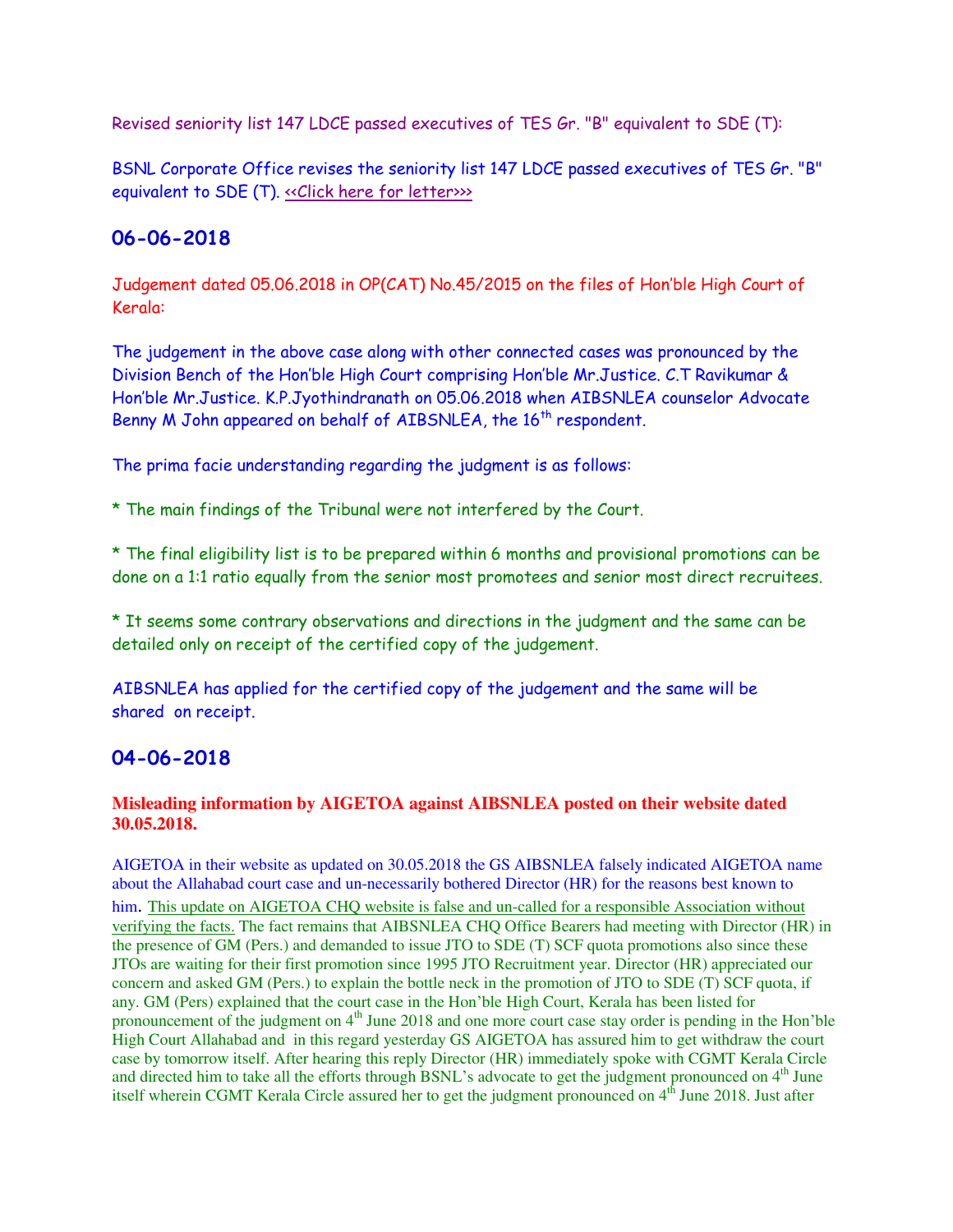this, Director (HR) immediately called the GS AIGETOA in her chamber and advised him to ensure withdrawal of court case from Allahabad High Court by tomorrow itself and GS AIGETOA assured for its compliance by tomorrow. During these discussions, AIBSNLEA CHQ Office Bearers were present but they did not interact in between and never implicate the name of AIGETOA in it. Both the above actions of Director (HR) were based on the feedback given by the GM (Pers) only. Thus the allegation of GS AIGETOA against GS AIBSNLEA is false and uncalled for.

AIBSNLEA is working and safe guarding the interests of entire BSNL executive's community in true sense which can be witnessed since its inception in the year 2004. AIBSNLEA need not to learn the functioning from the friendly Association. With the untiring efforts of AIBSNLEA only the BSNL Management decided to initiate CPCs to fill-up the vacant Group "B" and Group "A" level posts (up to DGM level) and after this decision, AIBSNLEA promptly persuaded to issue promotion orders wherever it is immediately possible. About 2000 LDCE qualified JTOs were waiting for their posting on promotions due to SC/ST Roster implementation court case and SDE RR modifications. BSNL Management responded positive to our demand and immediately issued modified SDE RRs. These two decisions paved the way to issue promotion orders of LDCE passed JTOs to the post of SDE (T) and accordingly, Management issued the promotion orders of 1987 SDEs of LDCE quota.

To continue the process, AIBSNLEA emphasized BSNL Management to speed up CPCs work to fill-up all vacant SDE/AO and DE/CAO equivalent posts before notification of CPSU Cadre Hierarchy. Whereas, the fact remains that the so called joint forum is continuously pressurizing BSNL Management for immediate implementation of CPSU Cadre Hierarchy without holding of CPCs. The executives can analyse the truth with the ongoing developments for the last three years where more than 2000 LDCE qualified JTOs were waiting for their SDE promotion and the 4500 JTOs are waiting for the last 22 years for their first promotion to SDE cadre under SCF quota.

#### **WHAT THESE MIGHTY ASSOCIATIONS WERE DOING FOR THE LAST THREE**

**YEARS?** Now every body is trying to take the credit for the promotions, CPSU Cadre Hierarchy etc when these are becoming reality. CPSU Cadre Hierarchy was demanded by AIBSNLEA in the year 2011 where a committee headed by Shri S.R. Kapoor, the then PGM (FP) was constituted thereafter again another committee headed by the then PGM (SR) Shri N.K. Narang was constituted but both the committees failed to submit the report. Thereafter, a new committee headed by the then ED (NB) Shri M.A, Khan was constituted wherein AIBSNLEA, SNEA and AIGETOA were the members from Association side and after many marathon meetings the committee report was submitted which was twisted by Pers Cell BSNL Corporate Office in close coordination with the so called majority Association after referendum and with the support of their associate Association of Joint Forum. But, with the timely action taken by AIBSNLEA, many important modifications / improvements were incorporated in the CPSU Cadre Hierarchy. AIBSNLEA always demanded cut-off date from the last CPC or from the year of recruitment and some more issues but BSNL Board approved it with prospective date of implementation which AIBSNLEA protested and demanded immediate holding of CPCs to fill up the vacant SDE/AO, DE/CAO and equivalent posts before notification of CPSU Cadre Hierarchy to save the executives from humiliation because after CPSU cadre Hierarchy implementation all the existing RRs and posts of Group "B" and STS equivalent will be abolished and under new promotion policy. Under this CPSU Cadre Hierarchy these SDEs/ AOs equivalent executives are first to be promoted to the functional post of Sr. SDE/ Sr. AO equivalent and thereafter to the post of DE/CAO. It will further stagnate the existing SDEs and AOs who are waiting for their DE/CAO promotion.

Whether the so called joint forum leaders are not aware of the facts that BSNL Management is intending to notify MT Recruitment simultaneously with the implementation of CPSU Cadre Hierarchy? If known, why they are hiding this fact from their members? Since they claim that they were involved in the process of finalization of CPSU Cadre Hierarchy and what is their stand now?